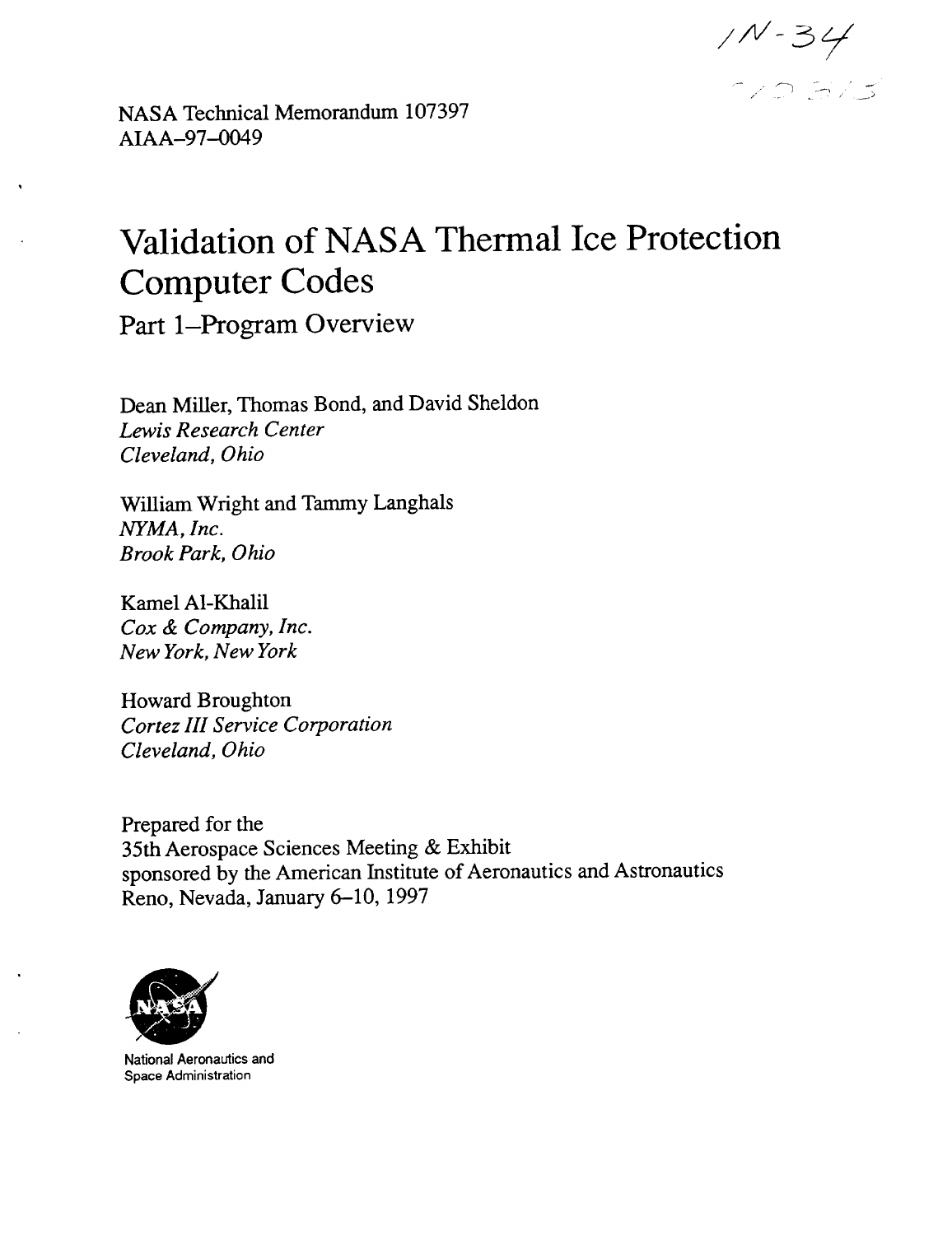$\mathcal{A}^{(1)}$  $\mathcal{A}_{\mathcal{A}}$  $\frac{1}{2}$  $\mathcal{L}_{\mathcal{A}}$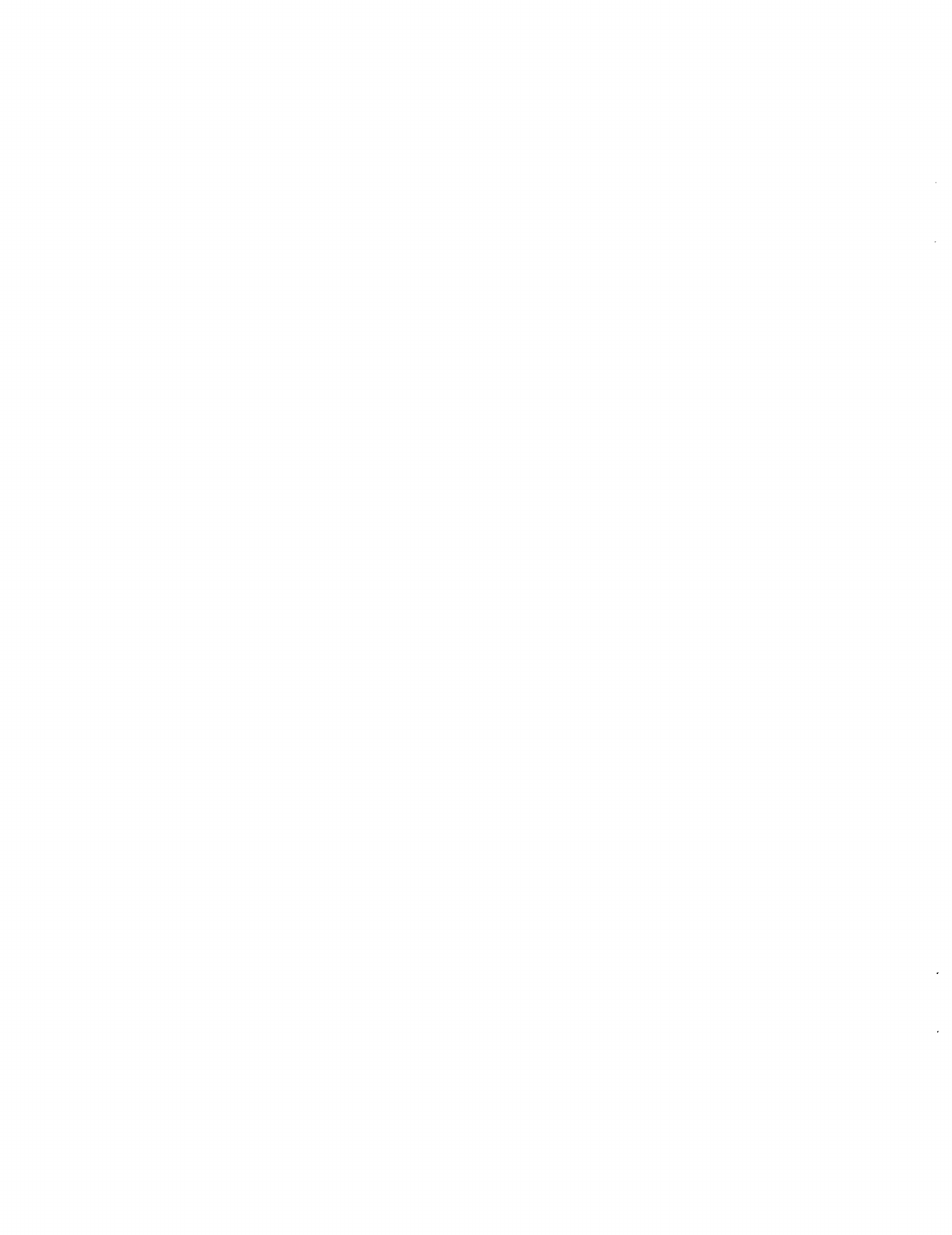# **VALIDATION OF NASA THERMAL ICE PROTECTION COMPUTER CODES**

#### **PART** 1 **- PROGRAM OVERVIEW**

**Dean Miller Thomas Bond David Sheldon** NASA- **Lewis Research** Center

> **Wiltiam Wright Tammy Langhals NYMA, Inc.**

# **Kamel Al-Khalil** Cox **&** Company, **Inc.**

**Howard Broughton** Cortez **HI Service** Corporation

**The** Icing **Technology Branch at NASA-Lewis has been involved in an** effort **to vafidate two thermal ice protection codes developed at the NASA-Lewis Research Center. LEWICE/Thermal** (electrothermal *de-icing & anti-icing),* **and ANTICE (hot-gas** *& electrothermal anti-icing).* The Thermal **Validation** effort **was designated as a priority during a 1994 "peer review" of the NASA-Lewis Icing program, and was implemented as a cooperative effort with** industry.

**During April 1996,** the **first of a series of experimental validation tests was conducted in the NASA-Lewis** Icing **Research Tunnel** 0RT). The **purpose of the April 96 test was to acquire** experimental **data to validate the dectrothermai predictive capabilities of both LEWICE/Thermal, and** ANTICE. **A heavily instrumented test article was designed** and **fabricated to simulate dectrothermal de-icing** and **anti-icing modes** of **opcratio\_ Thermal measurements were then obtained over a range of test** conditions, **for** comparison with **analytical predictions.**

**This paper presents an overview of the test,** including **a** detailed **description of (1)** test article **design, (2) test matrix development, (3) test procedures, and (4)** validation **process. Selected experimental results are presented for de-icing** and anti-icing **modes of operation. Finally,** the **status** of the **validation** effort **at this** point **is summarized.**

# **ABSTRACT MOMENCLATURE**

| <b>AOA</b>        | Angle-Of-Attack (degrees)             |
|-------------------|---------------------------------------|
| <b>Beta</b>       | <b>Collection Efficiency</b>          |
| <b>IRT</b>        | <b>Icing Research Tunnel</b>          |
| LWC               | Liquid Water Content $(g/m^3)$        |
| <b>MVD</b>        | Median Volumetric Diameter (um)       |
| <b>ON/OFF</b>     | Heater On / Off Time (seconds)        |
| Q                 | Heater Flux (Watts/in <sup>2</sup> )  |
| POI               | <b>Point Of Interest</b>              |
| <b>RTD</b>        | <b>Resistance Temperature Device</b>  |
| s                 | Wrap Distance (inches)                |
| $T_{\text{evap}}$ | Evaporative Anti-Icing Temp. (°F)     |
| $T_{\rm{wd}}$     | Running Wet Anti-Icing Temp. (°F)     |
| $T_{tot}$         | Total Temperature (°F)                |
| <b>TTMS</b>       | <b>Test Thermal Management System</b> |
| v                 | Airspeed (mph)                        |

#### **INTRODUCTION**

**In** 1994 **the Icing Technology Branch at NASA-Lewis Research Center conducted a** "l\_eer-review" **process to prioritize it's programs, based on technological needs identified by** industry **partners.** The **need for validated Thermal Ice Protec\_on** computer **codes was identified as a priority, during this** "peer-review" **process. As a result, NASA established** an **experimental program to validate two NASA developed Thermal Ice Protection codes: LEWICFJThermal (transient electrothermal deicing** & anti-icing), **and ANTICE (steady-state hot-gas**  $&$  **electrothermal** anti-icing).<sup>1,2</sup>

Two **experimental tests** comprise **this validation activity. The first test utilized** an **airfoil** with an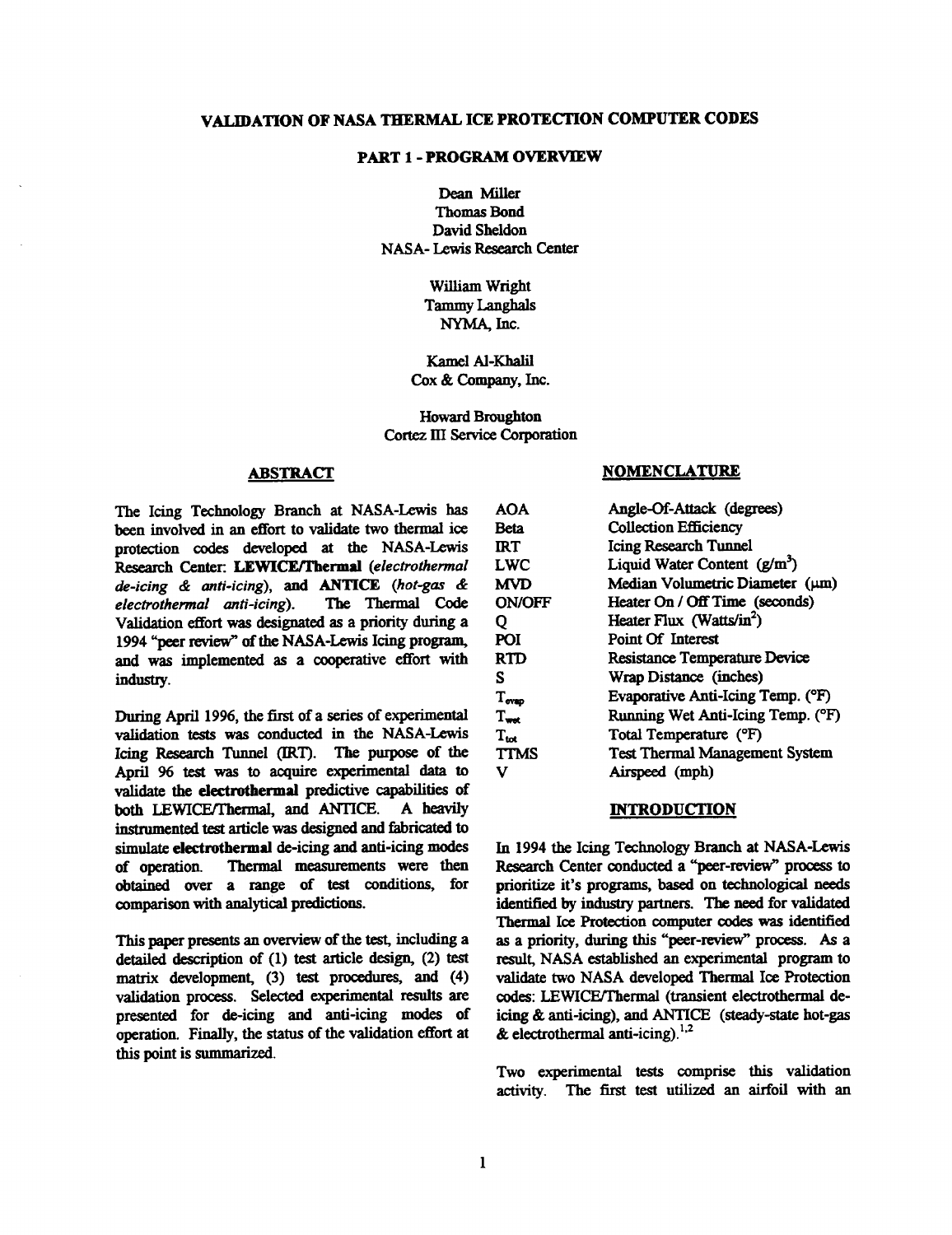**eleetm-tlwrmal ice protection system and will be used** to validate the electro-thermal de-icing and anti**icing** predictive capability of LEWICE/Thermal, and **the electro-thermal anticing predictive capability of ANTICE. This** test **was conductod in April 96, and is the subject** of **this paper. The second experimental test in the Thermal Code Validation** effort **will utilize an airfoil with a hot-gas ice protection system, and will** be **used to validate the hot-gas anti-icing predictive capability of ANTICE. This second test is currently planned for a 2-3 week time period in** CY **97-98.**

**The Thermal** Code **Validation program was initially conceived as a cooperative effort** to **provide a close coupling between** NASA-Lewis **and industry during the validation process. It was felt this cooperative relationship was** essential **to ensure that the "validated" codes would meet the needs of** the **ice protection indumy. For this first Thermal** Code **Validation test there were two categories of cooperative participation by indmUy partners. The first category involved providing** technical **advice** to **guide the model design, fabrication, and test plan developmem\_ The second ca\_goryinvolved providing the actual test hardware** & **support, in addition to the technical participation described above. The** companies **involved** in **the first Thermal Code Validation test are listed below,** along **with their participation category:**

- **• B.F. Goodrich Aerospace** ... **category 1**
- **Boeing Commercial Airplane ... category** 1
- **•** Cox **&** Company... category **2**
- **GE Aircraft Engines** ... **category 1**
- **Rohr Industries ... category I**

**This paper will provide an overview of the first Thermal** Code **Validation Test,** conducted in the NASA-Lewis **Icing Research Tunnel (IRT) in April 1996. The scope of this paper will** be **limited** to **a description of the test article design and instrumentation, test matrix development, test procedures employed, and summary** of **the validation process.** Though **some** typical **results will** be **presented, detailed** comparisons **between analytical predictions and experimental results are** contained **in** the following two papers:<sup>3,4</sup>

**"Validation of** NASA **Thermal Ice Protection** Computer **Codes: Part 2 The Validation of** LEWICE/Thermal"

**"Validation of NASA Thermal Ice Protection** Computer **Codes: Part** 3 **- The Validation of ANTICE."**

#### **TEST FACILITY DESCRIFrlON**

#### **Icing Research Tunnel**

**The** experimental **testing to validate NASA's Thermal Ice Protection codes was** conducted **in the NASA Lewis Icing Research Tunnel (IRT). s The NASA IRT is a closed-loop rcfrigeratod wind tunnel. The test section is** 6 **fl high and 9 fl wide, and** contains **a turntable assembly which allows** for **model angle-of-attack changes. A** 5000 **hp fan provides airspeods up to** 400 **mph (empty test section). The refrigeration heat exchanger can** control **the air temperature from +40 °F to-40 W. The water spray system has been cah\_orated for simulating icing clouds with droplet MVD** of **14 to 40pro, and Liquid Water** Content **(LWC) of 0.2 - 3.4**  $g/m<sup>3</sup>$ . Figure 1 shows a schematic view of the IRT.

#### TEST **ARTICLE DESCRIPTION**

#### **Model Description**

**The test article was a** NACA-0012 **airfoil which had a 72 inch span, and a** 36 **inch chord. The model was fabricated in** two **pieces: a leading** edge **section (10 inch chord),**and **a wooden aflcrbody (26 inch chord). Figure 2 is a picture** of the **test article installed** in **the IRT.**

**The composite leading** edge **was designed and fabricated by** Cox & Company **specifically for this test. This leading** edge **section had seven independently** controllable **heater zones as shown** in **Figure** 3. **Each zone had an upper and lower heating element Both heating elements were separately controlled** to **the same operating setpoint. This operationally** emulated **a single** spanwise heater zone, but provided redundancy **in case a heater** element **shouldfail (which none did).** The amount of thermal energy supplied to each heater **zone** could be **independently regulated using** temperature, **or heat flux** as the **feedback** contxol parameter.

**The chordwise** extent **of the heater zones was establishod during design using Lcwicc's droplet impingement routine for a nominal droplet MVD of 20pro, at 100** & **200 mph airspeeds, and for a range of Angle-Of-Attack (AOA). Figure** 4 **is a plot** of **the** collection efficiency **(Beta) versus wrap distance (S) from** the **leading-odge for** 0**°, 2 °, and 4 ° AOA. The impingement limits can** be **seen on this plot for up to 4° AOA, which was the highest AOA tested with a**  $20\mu$ m droplet size. The collective width of the heated **zones (3.875") was chosen** *to* **extend** chordwise **slightly beyond** the area of direct impingement. One minute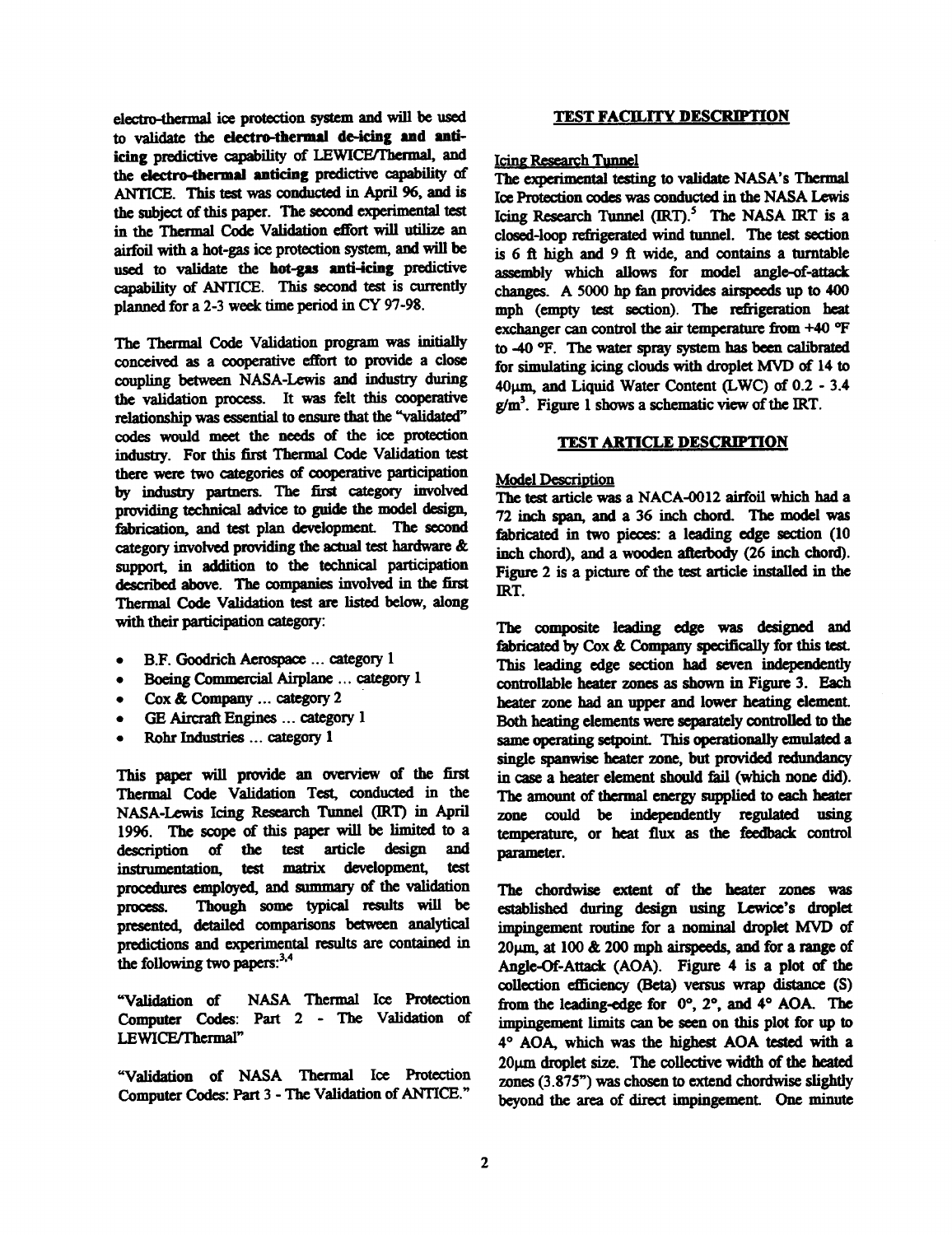icing sprays were run in the IRT at  $T_{tot}=0$ ° **F** and the **above conditions to** confirm **that** the **heated zones** extended **far** enough **aft on the leading-edge. Experimental results** confirmed that **droplet impingement was** indeed **within** the **thermally protected area of** the **leading-** edge.

**As one might expect,** zone **A** Cparting-strip') **and** zones **B & C would be subjected to greater water loading and larger heat transfer coefficients than heater** zones **farther aR on** the **airfoil surface (D, E, F, G). Therefore, the maximmn design heat flux for heater** zones **A (30 W/in2), B** (30 **W/in2), &** C **(30 W/in2) was greater than for** zones **D** (27 **W/in<sup>2</sup>)**, **E** (27 **W/in<sup>2</sup>)**, **F**  $(16 \text{ W/in}^2)$ , & G  $(16 \text{ W/in}^2)$ . These design values **represented the maximum heat flux that** could be supplied to a **particular** zone. **The actual heat flux applied** to **a particular zone varied depending on** the **test** conditions, **but** in general **was** less **than the** *maximum* **value.**

**Guard heaters were** also **employed to minimize** spanwise **heat flow** within the test **article. The guard heaters were physically located** above and below the **test area, which** had **a spanwise extent of approximately +/- 18** inches about the **model centerline. The guard heaters were** set to **a nominal operating tempemaae based on** the **observed surface temperatures** within the test area.

A cross-sectional view of the leading-edge composite **gructme is shown in Figure** 5, along with **thermal properties. The stainless steel abrasion shield was** the outermost **layer** and **therefore** exposed to **the icing** environment. Note **that the heater** element **is represented as a thin layer having** equivalent **cross**sectional surface area as **that** of **the** electrical conductors in **the healing** elemcnL **This representation is** consistent with **the modeling** of the electrical heating **elements** in **LEWICEgghermal and ANTICE. A** relatively **thick** layer **of insulation formed the innermost layer** of **the** composite **structure, and helped to minimize** heat flow back into the interior of the test **article.**

# **Instrumentation Design**

The **primm7 method for validating the** thermal **ice protection codes was planned** to be **via comparison of measured** and **predicted** temperature **profiles** within the **leading-edge** structnre. **This validation approach was the dominant factor in designing** the **instrumentation** layouL

**A** "benchtest" **of** the **planned instrumentation design**

**was** conducted **prior** to **fabrication of the** composite **leading-edge. A** 6 **inch by** 6 inch **representation of the** composite **leading-edge,** including **heater** and **instrumentation, was fabricated and tested. The "benchtest" was** intended to **verify** the **accuracy** of **the temperature measurement approach, as well** as **identifying any potential fabrication issues** early in **the design process.** The **"benchtest" results verified the instrumentation design approach, but** indicated **a** potential **problem associated** with the **heat flux gage leadwires which will** be discussed **later** in this **section.**

**Figure 6a shows** the **instrumentation layout** with **the leading-edge unwrapped. Note that** there were 14 sensor **locations (2 locations per heater zone) positioned** within **4.5** inches **of** the **test article** centerline. **This was done to ensure that** the sensor **locations would** be **unaffected by** any potential **end** effects **occurring at the** edges **of** the **Test Area (+/- 18 inches above** and below the **centerline). Also,** each **sensor location was centered** within **it's respective heater** zone **(in** the **direction parallel** to the **chord line).**

**An infrared camera was** also **used** to **obtain a** temperature **map of a** portion **of the test area** as **shown** in **Figure 6& This long-wave infrared camera was cooled** with **a Stirring cycle** engine, and **had a scanning system** with **a 8-12** micron **spectral response.**

**Since** the abrasion shield **of** the **test** article **was** constructed **of** polished stainless steel, **it** emitted **only 2%** and **reflected close** to **98% of** the ambient **radiant** energy. **To eliminate** the **reflections,** the region of interest **was** spray **painted flat black. This raised** the **emissivity, and reduced** the **reflections. The camera system was calibrated using** electrical **tape** with **a known** emissivity **which showed that** the **flat black paint** increased **the** emissivity **of the surface** to **97%.**

**The IR camera was fitted** with **a** 40 **degree, medium** telephoto **lens providing a field of** view **which captured the upper** portion **of the heater** zones **shown in Figure** 6a. **Six** points of interest **(POI) were** selected in **the upper** portions **of** zones **B, D, F. The** temperature **at each POI was** averaged to **provide a smooth** temperature **plot** as **a function of time.**

**During a run, the IR camera would capture one image** eveay **second for the duration of** the **run** and **write** those **images to** the **hard drive of the system** controller. Concurrent with **the image capture,** the **six POI** temperatures **were plotted** in **real time on the monitor,** and the **last** thousand **POI** temperature **data points saved to** the **hard drive for later analysis.**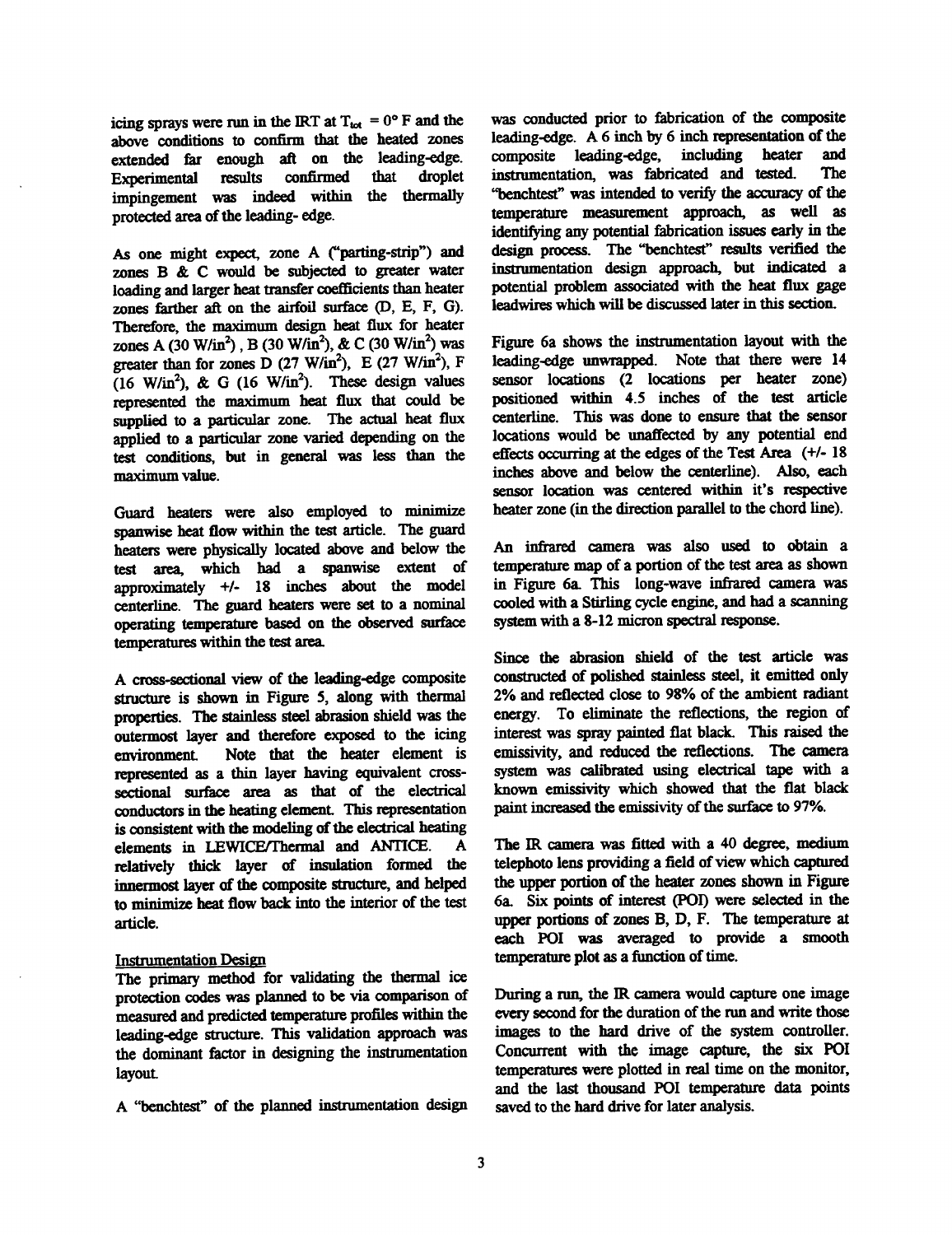Since this was the first time NASA used this camera in anicingtest,it wasdecidednot to **utilize it as a primary temperature measurement for validation purposes. It did, however, provide an independent check on the outer temperature measurement described above, and provided valuable qualitative information about the uniformity of the surface temperature within the test are&**

**A crees-sectional view at a typical sensor location is also shown in Figure** 6b. **There were** 3 **temperatnre sensors and a heat flux gage** within each **sensor location. Note that the temperatnre sensors were located so as to provide a transverse** temperature **profile (i.e.-axis normal to the surface) for co\_n** with **code predictions. Some** details **about** each **sensor arc provided below:**

- **A type T thermocouple was welded to the underside of the stainless steel abrasion shield. Since the abrasion shield was only .008 inches thick, this temperature measurement should be very near the actual surface temperanne**
- **An RTD was located just under the heater** dement **to obtain a** temperatme **measurement near the heater. Though the temperature measured at this location is somewhat less than the actual heater temperature, it does provide some indication as to the magnitude of the heater** temperature.
- **A type T thermocouple was welded to a small**  $\bullet$ **stainless steel tab which was then attached to** the **underside of the insulation layer with a** thermally **conductive cement.**
- The heat flux gage was a thermopile type enclosed in **a polyimide film** with **relatively** large **leadwires** (.010 **inch** diameter). Originany, it **had been planned to locate the heat flux gage above the heater clement, but** just **below the abrasion shield. However, there was a potential for air voids to form around the heat flux gage leadwires during** the **fabrication process. Since** these **air** voids **could lead** to **overheating and failure** of **the heating element beneath the voids, it was decided to move the heat flux gage bclow the heater as shown in Figure** 6b. **In this position, the absolute magnitude of the heat flux gage signal was greatly reduced (over a factor of 20), since almost all of the** thermal **energy flows from the heater outward through the** abrasion **shield.**

# **Measurement Uncertainty:**

**The** 3 **test article** temperature **measurements described above were intended to serve as a reference against which the** "goodness" of **the analytical predictions would ultimately** be **judged. Therefore, it was important to have an estimate of the mxmminty associated** with **each** temperature **measurmncnt, lnan** attempt to estimate this uncertainty, three potential  $uncertainty$  factors were considered:

- **1. Positional uncertainty (i.e.- how well is the sensor's actual position really known?)**
- 2. Measurement uncertainty introduced by the data **acquisition process**
- 3. **Uncertainty due to the sensor's inherent accuracy**

**Temperature** errors **due to positional uncertainty were only** estimated **for the** *Wdnsverse* **direction** within **the leading-edge smtcture for** each **ofthe** 3 **sensors. While itis recognized that this type** of **uncertainty has a three dimensional aspect, temperature** error **due** to **positional uncertainty in the chordwise or spanwise directions was assmned** to be **negligl\_ole when compared to** temperature errors **due to positional uncertainty in the uansverse direction. It was pos\_'ble** to **estimate a uncertainty based on the following: (1) knowledge** of **the material** \_ in **the immediate vicinity** of **the sensor, (2)** an **assumed nominal heat** flux, and (3) an estimate of how much the transverse **position could** be in **error.** Considering **the foregoing, temperature uncertainty estimates were calculated for** the abrasion **shield thermocouple, RTD, and insulation thermocouple at** 3 **nominal heater fluxes. These values are listed** in **Table** I **for nominal applied heater fluxes** of 5 to  $15$  watts/in<sup>2</sup>.

**Measurement uncertainty due to the dam acquisition process was** estimated **to** be **a fixed** percentage of **the data system input stage full-scale range. This uncertainty was estimated to** be **0.5% for a thermocouple input (+/-5mV Full-Scale range), and 1.0% for the RTD input (+/- IV Full-Scale range). This translates** to **+/-** 1.0°F **for the thermocouples, and +/-** 1.6°F **for the RTD.**

**Uncertainty due to inherent** temperature **sensor accuracy was determined based on oil bath cah\_orations** of **a random sample** of **Type T thermocouples and RTDs similar** to those **used** in the **test article. The thcrmocouples had an uncertainty** of **+/- 0.1°F, while the RTD** uncertainty **was determined** to be **+/- 1.9°F.**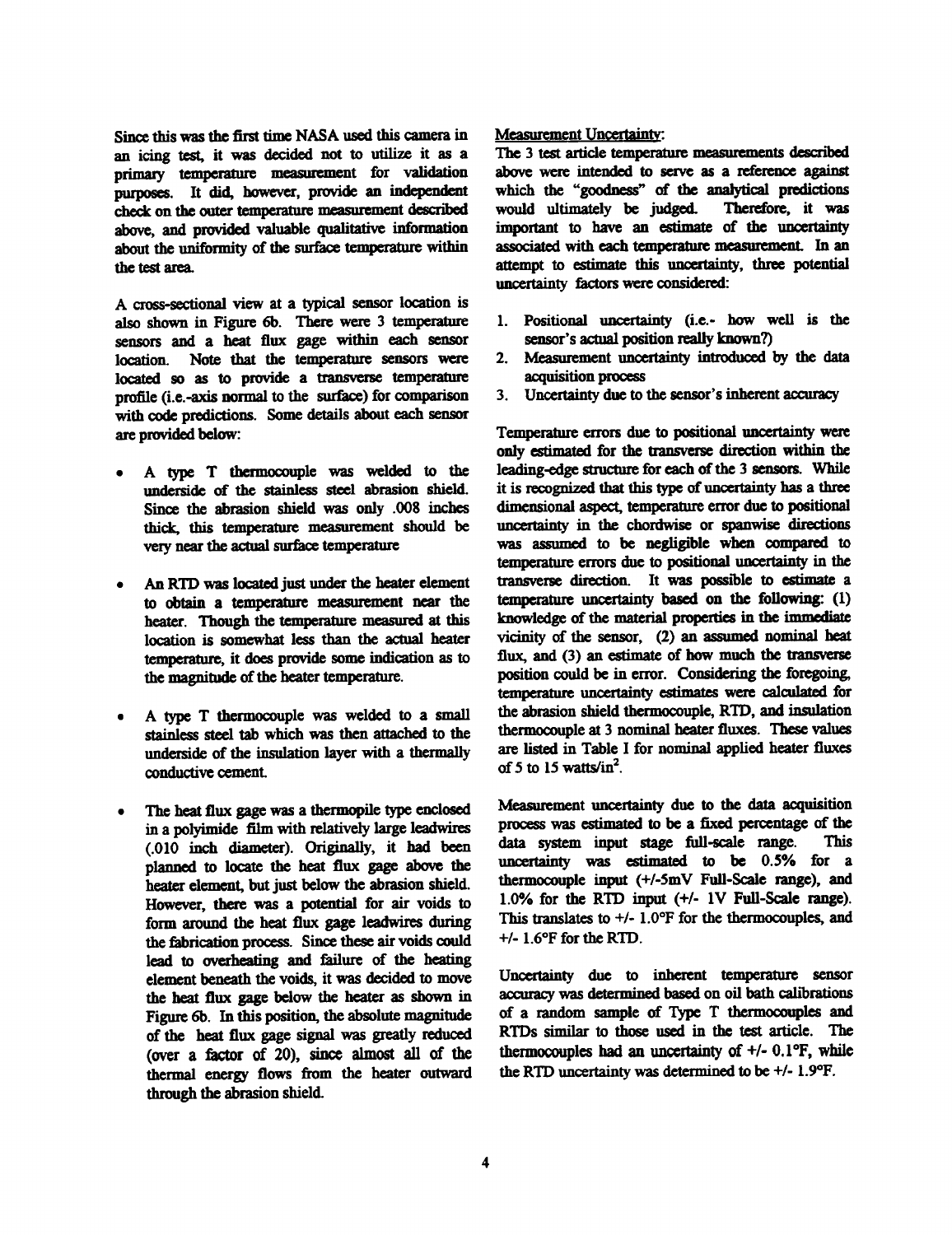An overall value of temperature uncertainty was determined for each of the three temperature sensors by **calculating the root-sum-square of the previously determined uncertainties, as shown in Table I.**

#### **TEST MATRIX**

**Development** of **the test matrix** involved **the selection** of two **different types** of **parameters:** icing **parameters (T\_** , **LWC,** MVD, **etc), and electro-thermal** ice **protection system parameters (heater power** level, **and heater zone** ON/OFF time). **The combination of both sets of parameters resulted in an extremely large number of possible test parameter combinations** for **potential inclusion in the test** *matrix.* Consequently, it **was decided to restrict testing to a few different icing conditions (i.e.- limit the number of** icing **parameter combinations), but thoroughly** evaluate **the ice protection system parameters at each of these selected icing conditions.**

# **Icing** Condition **Parameter Selection**

**Two icing test conditions were selected based on the criteria that they were: (1) generally representative of a thermal ice protection system design point, (2) reproducible by the IRT spray system, and (3) within the FAR-25 icing** envelope.

- $T_{\text{tot}}$  = 20°F, V=100mph, LWC=.78  $g/m^3$ , **MVD=20μm, AOA=0°**
- $T_{\text{tot}} = 0^{\circ}F$ ,  $V=100 \text{ mph}$ ,  $LWC=.78$   $g/m^3$ , **MVD=20um, AOA=0°**

**These two conditions were given the label of "anchor point". At** each **of these two** icing **conditions, ice protection** system **parameters were varied. This enabled the ice protection codes' predictive capabilities to be thoroughly** evaluated **with respect to** a **reference icing condition (i.e.- an "anchor point"). Additional icing** *condilions* **were also selected to validate both codes' predictive capability at other points within the FAR-25** envelope. **However, ice protection system parameters were not varied at** these **conditions. A list of icing test conditions is contained in Table H.**

# **Ice Protection System Parameter Selection**

**The primary parameters to be considered were the heat flux (Q) applied to** each **heater zone, and the time sequencing of Q to** each zone **(ON/OFF time). Typically, higher Q was applied to the forward heater zones; therefore, the applied** Q **differed between zones for** both **De-Icing and Anti-Icing modes of** operation. **The same** ON/OFF time **cycle was applied** to **each individual heater zone during De-Icing operation** **(except heater zone A which was ON continuously). In** the **case of Anti-Icing** operation, **all heater zones were ON continuously.**

**Prior to the test, LEWICE/Thermal and ANTICE were used to** estimate **the Q values and ON/OFF times required for the vafidation testing. Because it was not known how appropriate these values would be, the first experimental** test **runs in the** IRT **were allocated** to **"exploring" the validity** of **these predictions. Therefore, these test runs were labeled "exploratory runs", and were not considered part** of **the actual vafidation process. These exploratory test runs indicated that initial De-Icing** ON/OFF **time predictions required some adjustment (shorter** ON **times and longer** OFF **times). Addilionally, these test rims facih'tated the fine tuning** ofboth**the**De-Icing**and Anti-Icing operational procedures which will be described in the next** section. A **list of heater Q and** ON/OFF **times is given in** Table **rll for the De-Icing** mode of operation. A list of  $T_{\text{evap}}$  and  $T_{\text{waf}}$  is given in Table **IV for Anti-Icing operation.**

#### **EXPERIMENTAL PROCEDURES**

**An important part of the validation process involved the development of experimental procedures. This was necessary not only to ensure consistency in** execution of **the validation tests, but also to provide a means of later reconstructing how the test was actually conducted. Two distinct procedures were** developed: one **for De-Icing tests, and another for Anti-Icing tests.**

**Both of these procedures make reference to the** *TrMs* **(Test Thermal Management System) which was developed by Cox &** Company **to conduct thermal ice protection** system **testing. The** *TTMS* **performed the combined function** of **a data acquisition system, and a heater power distribution/control system. It was utilized** to acquire all **of the thermal sensor data f\_m the test** article, as well as **provide closed-loop** power **control to all of the** heater elements **on the** test **article.**

#### **De-Icing Test Procedure**

- **• Select icing tunnel T\_, airspeed, and spray conditions**
- **• Start fan and allow tunnel to reach temperature and airspeed setpoint**
- **• Select** ON/OFF **lime and program into** *TFMS*
- **• Select heater flux (Q) for each** of **the 7 heater zones, and program into TrMS**
- **• Setup TFMS so as to provide that Q to** each **heater** zone **(constant** Q **mode)**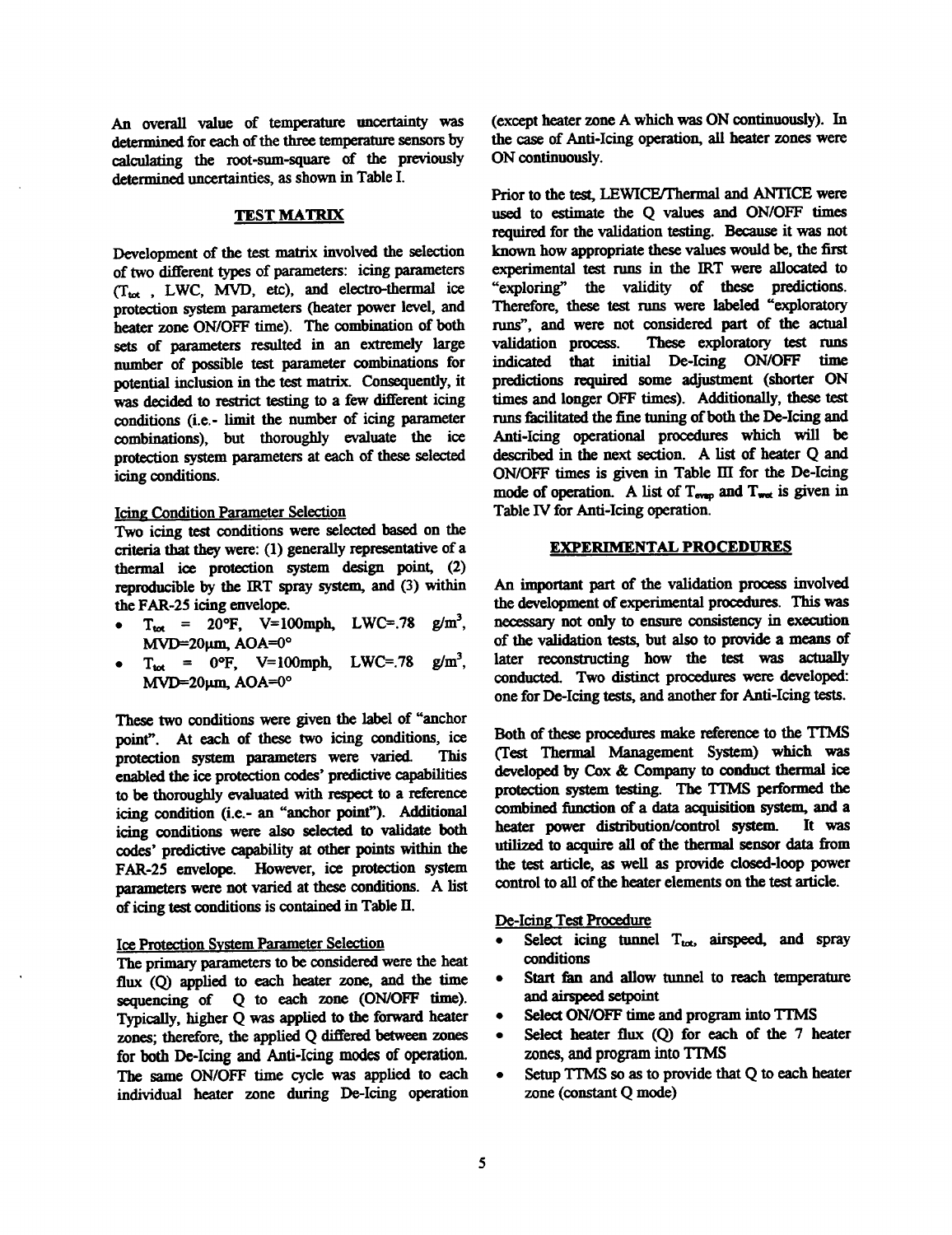- **• Simultaneously, perform the following:**
	- $\Rightarrow$  **Initiate icing spray**
	- **Initiate heater cycling sequence starting with OFF time**
	- **Start data acquisition process**
	- **Start video & Infra-Red camera recording process**
- **After** 5 **de-icing** cycles, **stop** spray, **heater cycling, data acquisition, and** video **recording**
- **• Stop fan, and** enter **tunnel to take photographs and rivulet measurements**
- **Clean ice from test article & go to next condition**

In the De-Icing mode of operation, the parting strip **was ON continuously. The vew first heater** cycle **was initiated (simultaneously** with **the start of the icing** spray) **by waiting a** period **of lime** equal to **the OFF time. Then power was simultaneously applied to zones B&C for the ON time. Immediately after the ON** time **had** elapsed **for zones B&C, power was simultaneously applied** to zones **D, E, F, &G for the ON time. After waiting for the OFF period of time (relative to** zones **B&C), the** entire **sequence then repeated itself. This typical heater** zone **sequence is illustrated in Figure 7, for an ON** */* **OFF time sequence of** 10 **seconds ON** */* 110 **seconds OFF.**

**Anti-Icin\_ Test Procedure**

- **Select icing tunnel T\_=, airspeed, and** spray **conditions**
- **Start fan and allow tunnel** to **reach temperature and airspeed setpoint**
- Select evaporative surface temperature (T<sub>ovap</sub>), and **program into** TI'MS
- **Setup TrMS** to **control each heater zone to T\_p, using the abrasion shield temperatures to sense Tevap (constant Temperalme mode)**
- Initiate **TrMS** controlled **application of heat to the test article in** constant **Temperature mode**
- **Initiate icing** spray
- **When** abrasion **shield tem\_ramres stabilize at T\_p, switch to** constant **Q mode**
- **• Set Q** *to* **value given by** constant **Temperature mode of operation,** then **adjust** Q **until** abrasion **shield sensors in** each **heater zone** indicate **T\_p**
- **Then perform the following"**
	- **=\_ Start dam acquisition process**
	- **Start** video **& Infra-Red camera recording process**
- **After 10 minutes or other specified** time, **stop** spray, **turn off heater power, stop data acquisition,** and video **recording**
- **Stop fan, and** enter **Umnel to** take **photographs and rivulet measurements**
- Now repeat all the previous steps at  $T_{\text{wst}}$  instead of at T<sub>evep</sub>
- **• Clean ice from test article, & go** to next condition

**In the Anti-Icing mode of operation, power was applied** to **all heater** zones continuously.

# **RESULTS**

**Typical temperature sensor results are shown in Figure 8 for a De-Icing test run, and Figure 9 for a** "ruuning **wet"** Anti-Icing **test run. These figures show a timehistory** of **the transverse temperature profile measured** within **a particular heater** zone. **Three temperature** traces **are shown** in **each plot:**

- **1. Outer temperature - measured** by **the abrasion shield thermocouple (very close** to **actual surface temperature**)
- **2. Middle temperature - measured by** an **RTD** (indicated**lower value than the actual heater temperature, but** considered an **approximate representation of the heater temperature)**
- 3. **Inner** temperature **-** measured by a thermocouple **on the inner surface of the insulation (representative of insulation temperature)**

**During the course of testing, itwas noticed that one** side **of the test article (C, E, G)** exhibited **more frozen rivulets aft of** the **heater** zones, **than** did **the other** side **(B, D, F). Upon** investigation, **it was determined that during the fabrication process, the heater** zones **had all been slightly** shifted **toward the** side with **heater zones C, E,** & **G** by **0.1875** inches. This **shift** had **a** significant effect **on the parting** *strip* **heater (zone A), which was originally** centered with **0.375 inches on** each side **of the hi-IRe. The fabrication shift placed 0.1875** inches of **heater zone A** to **the (13, D, F) side of the** *hi-lite,* **and 0.5625 inches** to **the (C, E,** *G)* **side of the hi-rite. This resulted** in **more** thermal **energy being** imparted to **the impinging water on** side (C, **E,** *G),* **than** side *03,* **D, F). This add/tional** energy **resulted** in **more frozen runback beyond the aft heater** zones **F\_.&G.**

**Photos of** f\_zen nmback **on both sides of the** test article are shown **for a De-Icing test run in Figure 10. These photos were obtained** at the end of **a De-Icing run at icing test condition 2, which had a relatively** high LWC of 1.1  $g/m^3$  (V= 100 mph). This condition **was chosen, because the** high **LWC better illustrates that there was more runback on the** side with **heater**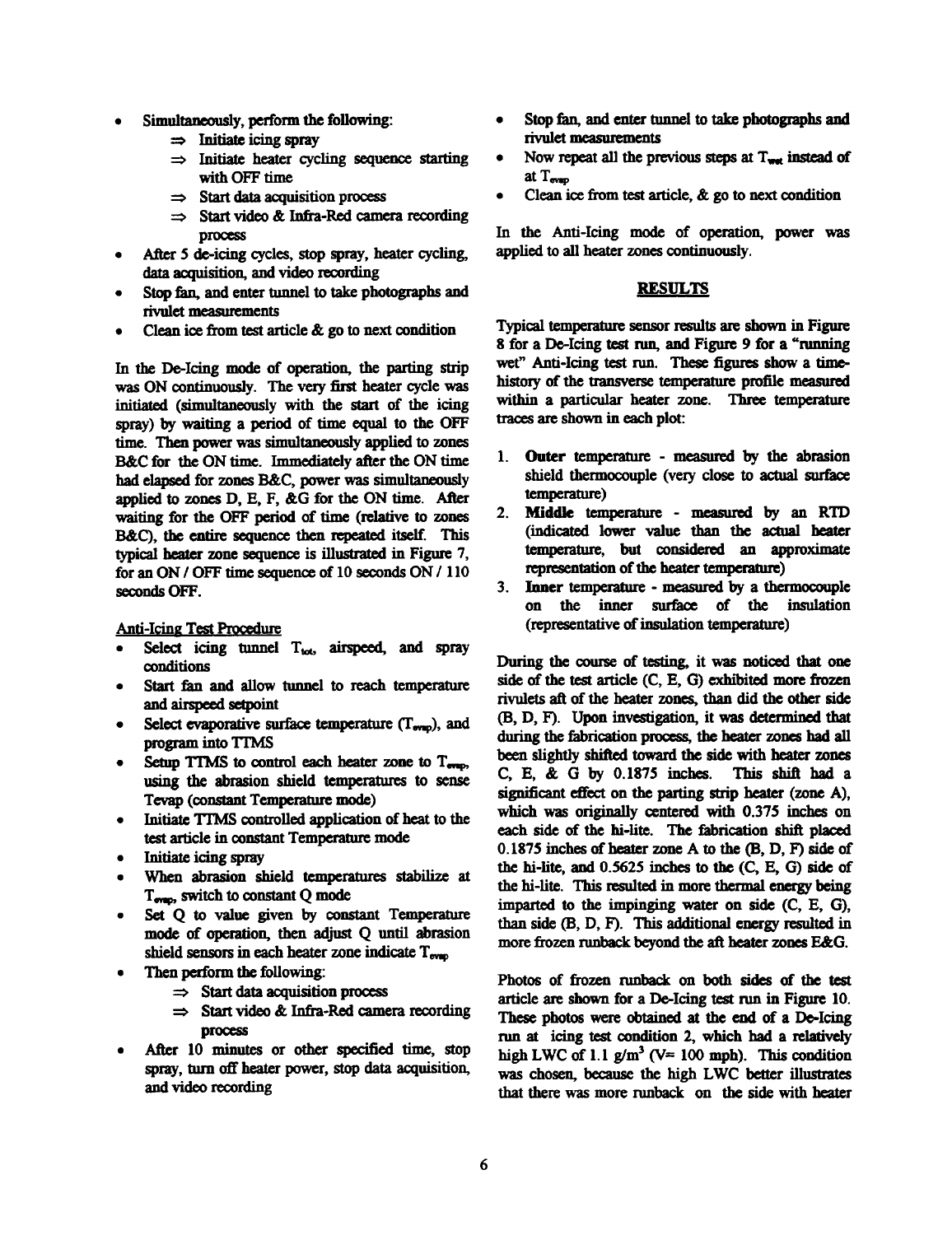zones  $(C, E, G)$ . Since the majority of the validation tests were conducted at a LWC of .78  $g/m<sup>3</sup>$ **(V=100mph),** the **difference** in **runback was not this pronounced.**

#### **VALIDATION PROCESS**

**To account for the** test **article heater shi\_, the** computer code input geometry files were specified to **reflect** the **actual heater** zone **locations. LEWICE/Thermal and ANTICE predicted temperature profiles** were then compared **with the measured** temperature **profiles.**

**The primary method for validating LEWICF\_,/Thermal** and **ANTICE was via** comparison of **experimentally measured** and **predicted** temperatures within the **leading-edge structure. As shown in Figure** 6, **there were sensor locations** within each **of the 7 heater zones. At** each **of these locations,** temperature **sensors were installed** within the **heater layup to provide a tran\_erse** temperature **profile at that location. It is the measurements from these** sensors **that will be utilized** to **vafidate the transient predictive capability of LEWICE/I\_rmal, as well as the steady-state** predictive **capability** of **ANTICE.** A **full discussion of the results** of **these** comparisons **is beyond** the **scope** of **this paper, but will be given** in **references** 3 **and 4.**

# **SUMMARY**

The **first** in **a** series **of NASA** Thermal **Code Validation tests was successfully** completed. **A large** experimental **database was generated using a test article** with an **electro-thermal ice protection system. Thermal data were acquired over a range of icing and ice protection system parameters for** the **purpose of validating** the **electro-thermal predictive capabilities** of **LEWI\_rmal** and **ANTICE. The validation was accomplished via** the **direct** comparison **of experimental and predicted temperatures.**

**A slight misalignment of** the **heater zones was identified during validation testing. All heater zones were shifted by .1875** inches **toward the side** with **heater** zones **C, E, & G. This resulted** in **more frozen nmback aft of** the **heater zones on side (C, E, G). The validation process accounted for this** by **modeling** the **shift,** and then comparing **the "heater shifted" temperature predictions with** experimental **measurements.**

**The code versions validated were LEWICE/Thermal version** 1.7 and **ANTICE** version 1.B. Detailed comparisons of **experimental** and **predicted results are** contained **in** the **following reports:**

**"Validation of NASA Thermal Ice Protection** Computer Codes: **Part 2 - The Validation of LEWICE/Thermal"**

**"Validation of NASA** Thermal **Ice Protection Computer Codes:** Part 3 - The Validation of **ANTICE."**

**Future plans** include compilation **of** the Thermal Code Validation **Dam on a CD=ROM. This** CD-ROM **will** contain: *"raw"* **data** and index, **validated versions of LEWICE/Thermal** and **ANTICE, Thermal** Code **Validation reports, and detailed results from** selected comparisons of **experimented** data and **code predictions.**

# **ACKNOWLEDGEMENTS**

Completion **of the first Thermal** Code **Validation test was made possible by the** collective efforts **of many individuals.** The **authors would like** to **express their appreciation** to:

- **•** Cox **&** Company, **Inc. for designing and fabricating the test article**
- **Each of the industry partners** for **providing technical guidance**
- The **Icing Research Tunnel crew for** their **technical** support **and operation of the icing tunnel**
- **• Mr.** Charles **Andracchio and Ms. June** Thompson **for** configuration and **programming** of **NASA's ESCORT data acquisition system**
- Mr. **Jay Owens, and** Mr. **James Sims for** their **photographic imaging** expertise, **and operation of the Infra-Red camera** system
- **• The NASA Icing Technology Branch for analytic\_1** and **experimental technical** support

# **REFERENCES**

- *,* **Masiulaniec, ICC.,** Wright, **W.B., Users Manual for** the **NASA Lewis Ice Accretion** */* **Heat Transfer Prediction** Code with **Electro-Thermal De-Icer Input,** NASA CR-4530, **July 1994.**
- **. AI-Khalfl, K.M., Development of** an **Anti-Icing Runback Model, AIAA Paper 90-0759, January** 1990.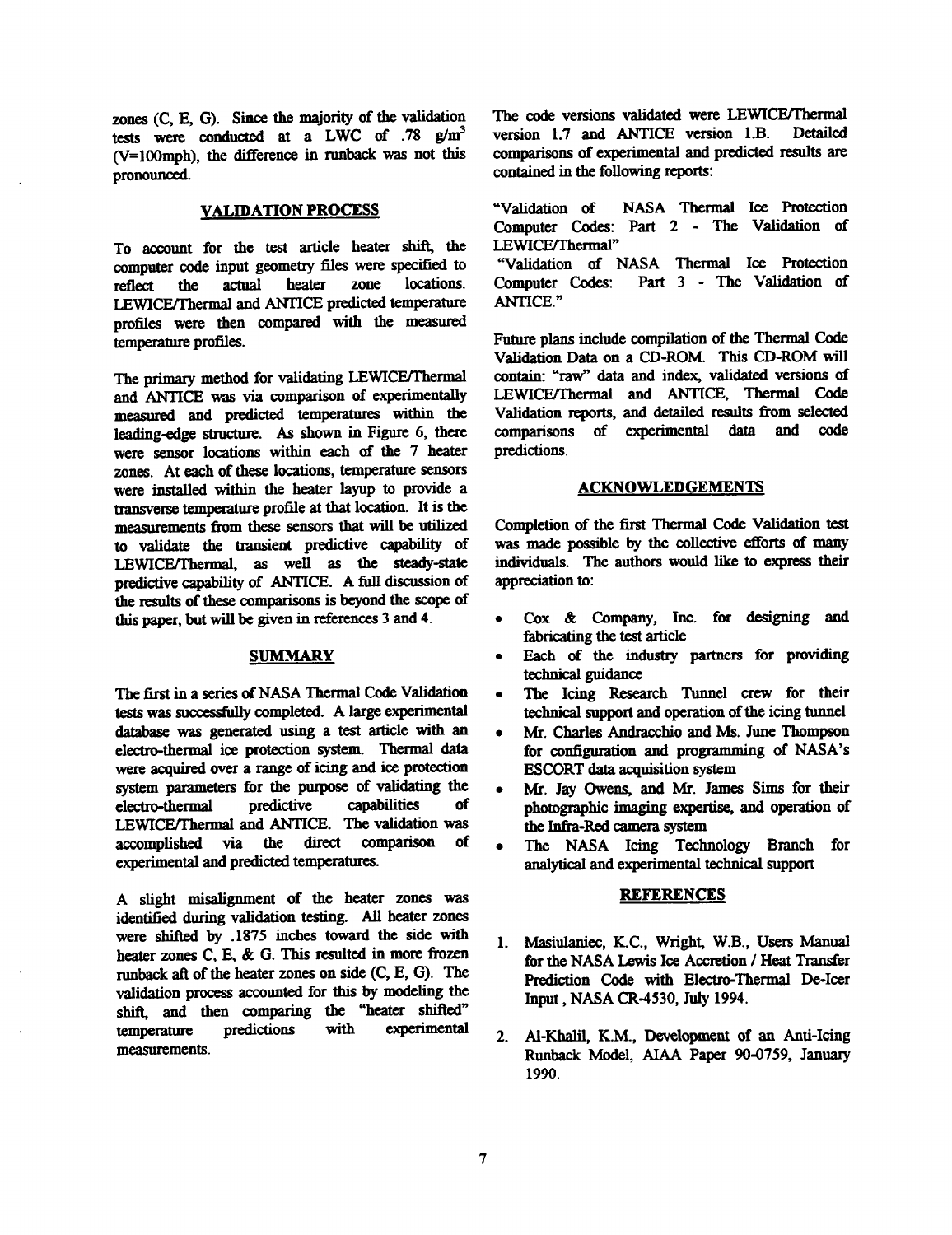- **. Wright, W.B., A1-Khalil, K.M., Miller, D.I\_,** "Validation **of NASA Thermal Ice Protection** Computer Codes: **Part 2 - The Validation** of **LEWICF./rhermal', IAA Paper 97-0050, January 1997.**
- **. A1-Khafil, ICM., Wright, W.B., Miller, D.R., "Validation** of **NASA Thermal Ice Protection Computer Codes: Part** 3 **- The Validation** of **ANTICE", AIAA Paper** 97-0051, January 1997.
- **. Soeder, 1LH., Sheldon, D. W., Andracchio, C. R., Ide, ILF., Sper& D.A., Lalli, N.M., NASA-Lewis** Icing **Research Tunnel Users Manual, NASA TM-107159, June 1996.**

|                                        | <b>Positional Uncertainty</b><br>(for nominal heater Q)             |                                              | Data Acquisition<br>Uncertainty | <b>Sensor</b><br>Uncertainty | <b>Total</b><br>Uncertainty                  |
|----------------------------------------|---------------------------------------------------------------------|----------------------------------------------|---------------------------------|------------------------------|----------------------------------------------|
| <b>Abrasion Shield</b><br>Thermocouple | $Q=5$ w/in <sup>2</sup><br>$Q=10w/in^2$<br>$Q=15$ w/in <sup>2</sup> | $+/-$ 1.4 °F<br>$+/- 2.8$ °F<br>$+/- 4.2$ °F | $+/- 1.0$ °F                    | $+/- 0.1$ °F                 | $+/- 1.7$ °F<br>$+/- 2.9$ °F<br>$+/- 4.3$ °F |
| <b>RTD</b>                             | $Q=5w/in^2$<br>$Q=10$ w/in <sup>2</sup><br>$Q=15$ w/in <sup>2</sup> | $+/- 0.4$ °F<br>$+/-0.8$ °F<br>$+/- 1.3$ °F  | $+/- 1.6$ °F                    | $+/- 1.9$ °F                 | $+/- 2.5$ °F<br>$+/- 2.6$ °F<br>$+/- 2.8$ °F |
| Insulation<br>Thermocouple             | $Q = 5w/in^2$<br>$Q=10w/in^2$<br>$Q=15$ w/in <sup>2</sup>           | $+/- 1.5$ °F<br>$+/- 2.9$ °F<br>$+/- 4.4$ °F | $+/- 1.0$ °F                    | $+/- 0.1$ °F                 | $+/- 1.8$ °F<br>$+/- 3.1$ °F<br>$+/- 4.5$ °F |

**Table I. Temper\_tre Measurement Uncertainty**

**Table H. Icing** Conditions **Tested**

| Icing<br>Condition | $T_{\text{tot}}$<br>(°F) | V<br>(mph) | <b>LWC</b><br>$(g/m^3)$ | <b>MVD</b><br>$(\mu m)$ | <b>AOA</b><br>(degrees) |
|--------------------|--------------------------|------------|-------------------------|-------------------------|-------------------------|
| ı                  | 20                       | 100        | .78                     | 20                      | 0                       |
| $\overline{a}$     | 20                       | 100        | 1.1                     | 20                      | 0                       |
| 3                  | 20                       | 200        | .39                     | 20                      | 0                       |
| 4                  | $\bf{0}$                 | 100        | .78                     | 20                      | $\bf{0}$                |
| 5                  | 0                        | 100        | 1.1                     | 20                      | 0                       |
| 6                  | $\bf{0}$                 | 200        | .39                     | 20                      | $\bf{0}$                |
| 7                  | 20                       | 200        | .55                     | 20                      | $\bf{0}$                |
| 8                  | 0                        | 200        | .55                     | 20                      | $\bf{0}$                |
| 9                  | 20                       | 100        | .78                     | 20                      | $-2$                    |
| 10                 | 20                       | 100        | .78                     | 20                      | -4                      |
| 11                 | 20                       | 100        | .90                     | 40                      | $\bf{0}$                |
| 12                 | $-22$                    | 200        | .39                     | 20                      | 0                       |
| 13                 | 15                       | 100        | 2.0                     | 20                      | $\bf{0}$                |
| 14                 | 0                        | 100        | .78                     | 20                      | -2                      |
| 15                 | 0                        | . 100      | .78                     | 20                      | -4                      |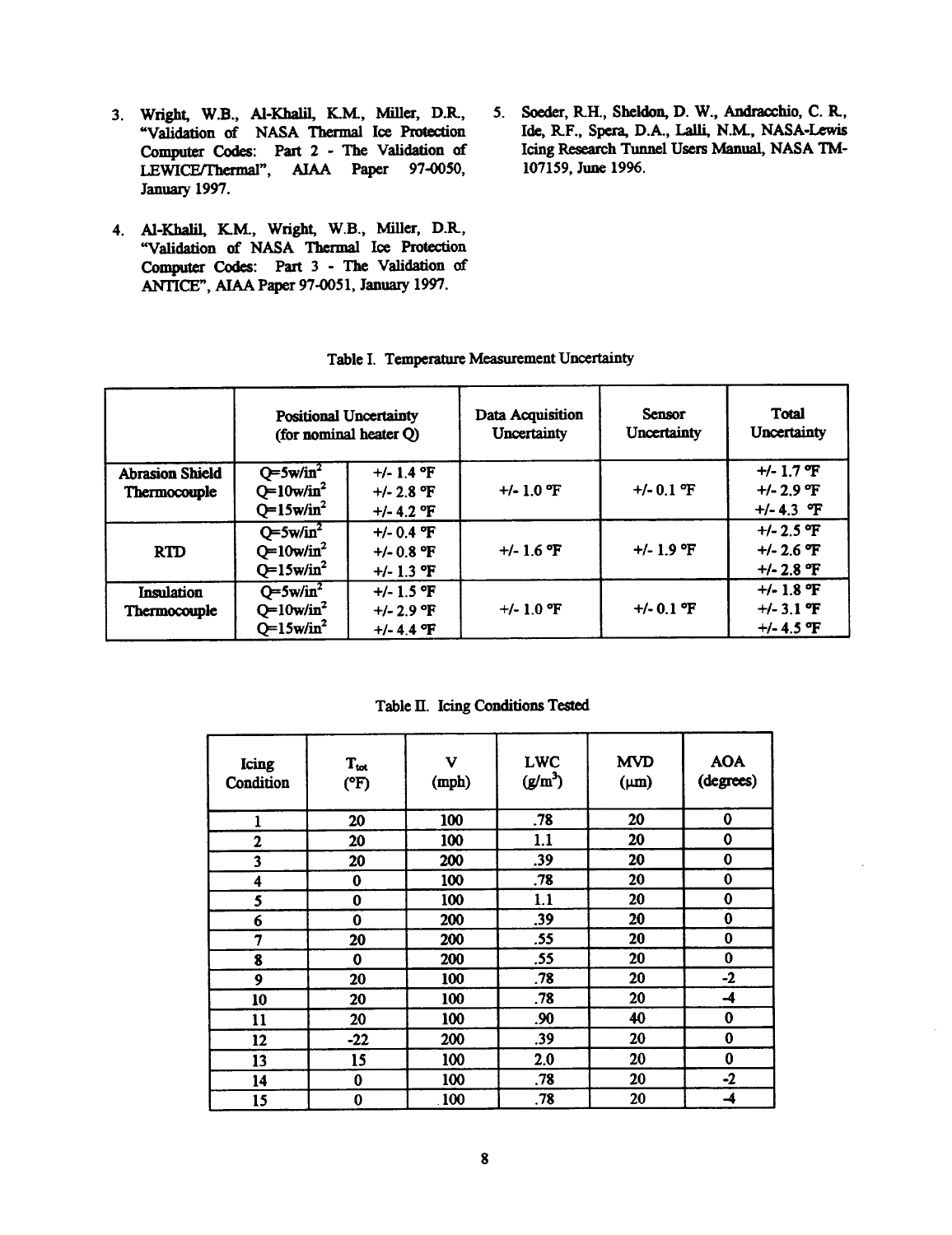| Icing<br>Condition       | <b>Test Run</b><br><b>Numbers</b> | $T_{\text{tot}}$<br>(PF) | <b>Heater ON/OFF Time</b><br>(seconds) | $Q_{\text{max A}}$<br>(Watt/in <sup>2</sup> ) | $Q_{zom}$ B, $C$<br>(Watt/in <sup>2</sup> ) | $Q_{\text{zons D,E}}$<br>(Watt/in <sup>2</sup> ) | $Q_{\text{source F,G}}$<br>(Watt/in <sup>2</sup> ) |
|--------------------------|-----------------------------------|--------------------------|----------------------------------------|-----------------------------------------------|---------------------------------------------|--------------------------------------------------|----------------------------------------------------|
| $\mathbf{1}$             | $18-20$ ,<br>24-26,<br>28-30      | 20                       | 10/110, 7/113, 5/115<br>$\alpha$       | 5<br>5<br>5                                   | 8<br>10<br>$\overline{7}$                   | 8<br>$\bf{8}$<br>7                               | $\pmb{8}$<br>8<br>$\overline{\mathcal{I}}$         |
| $\mathbf{2}$             | 45-47                             | 20                       | 10/110, 7/113, 5/115                   | 5                                             | $\overline{7}$                              | $\overline{\mathcal{L}}$                         | $\overline{\mathcal{L}}$                           |
| $\overline{\mathbf{3}}$  | $50 - 52$                         | 20                       | 10/110, 7/113, 5/115                   | $\overline{7}$                                | 10                                          | 10                                               | 10                                                 |
| $\overline{\mathbf{4}}$  | 32-34<br>37-39<br>41-43           | $\bf{0}$                 | 10/110, 7/113, 5/115<br>$\alpha$       | $10 - 12$<br>12<br>12                         | 12<br>16<br>$14 - 20$                       | $10 - 14$<br>16<br>$14 - 15$                     | $10 - 12$<br>15<br>$14-15$                         |
| $\mathbf{5}$             | 55-57                             | $\bf{0}$                 | 10/110, 7/113, 5/115                   | 12                                            | 16                                          | 16                                               | 15                                                 |
| 6                        | 60-62                             | $\bf{0}$                 | 10/110, 7/113, 5/115                   | 15                                            | 20                                          | 20                                               | 15                                                 |
| $\overline{\mathcal{L}}$ | 64                                | 20                       | 10/110                                 | $\overline{7}$                                | 10                                          | 10                                               | 10                                                 |
| $\bf{8}$                 | 66                                | $\bf{0}$                 | 10/110                                 | 15                                            | 20                                          | 20                                               | 15                                                 |
| 9                        | 68                                | 20                       | 10/110                                 | 5                                             | 8                                           | 8                                                | $\pmb{8}$                                          |
| 10                       | 70                                | 20                       | 10/110                                 | 5 <sub>5</sub>                                | 8                                           | 8                                                | $\bf{8}$                                           |
| 11                       | 72                                | 20                       | 10/110                                 | 5                                             | 8                                           | 8                                                | 8                                                  |
| 12                       | 74                                | $-22$                    | 10/110                                 | 25                                            | 30                                          | 30                                               | 15                                                 |
| 13                       | 86                                | 15                       | 10/110                                 | $\overline{7}$                                | 10                                          | 10                                               | 10                                                 |
| 14                       | 88                                | $\mathbf 0$              | 10/110                                 | 12                                            | 16                                          | 16                                               | 15                                                 |
| 15                       | 90                                | $\bf{0}$                 | 10/110                                 | 12                                            | 16                                          | 16                                               | 15                                                 |

**Table** llI. **Nominal Ice Protection System Parameters Tested- (De-Icing Mode)**

 $\overline{\phantom{a}}$ 

 $\cdot$ 

 $\ddot{\phantom{a}}$ 

 $\frac{1}{2}$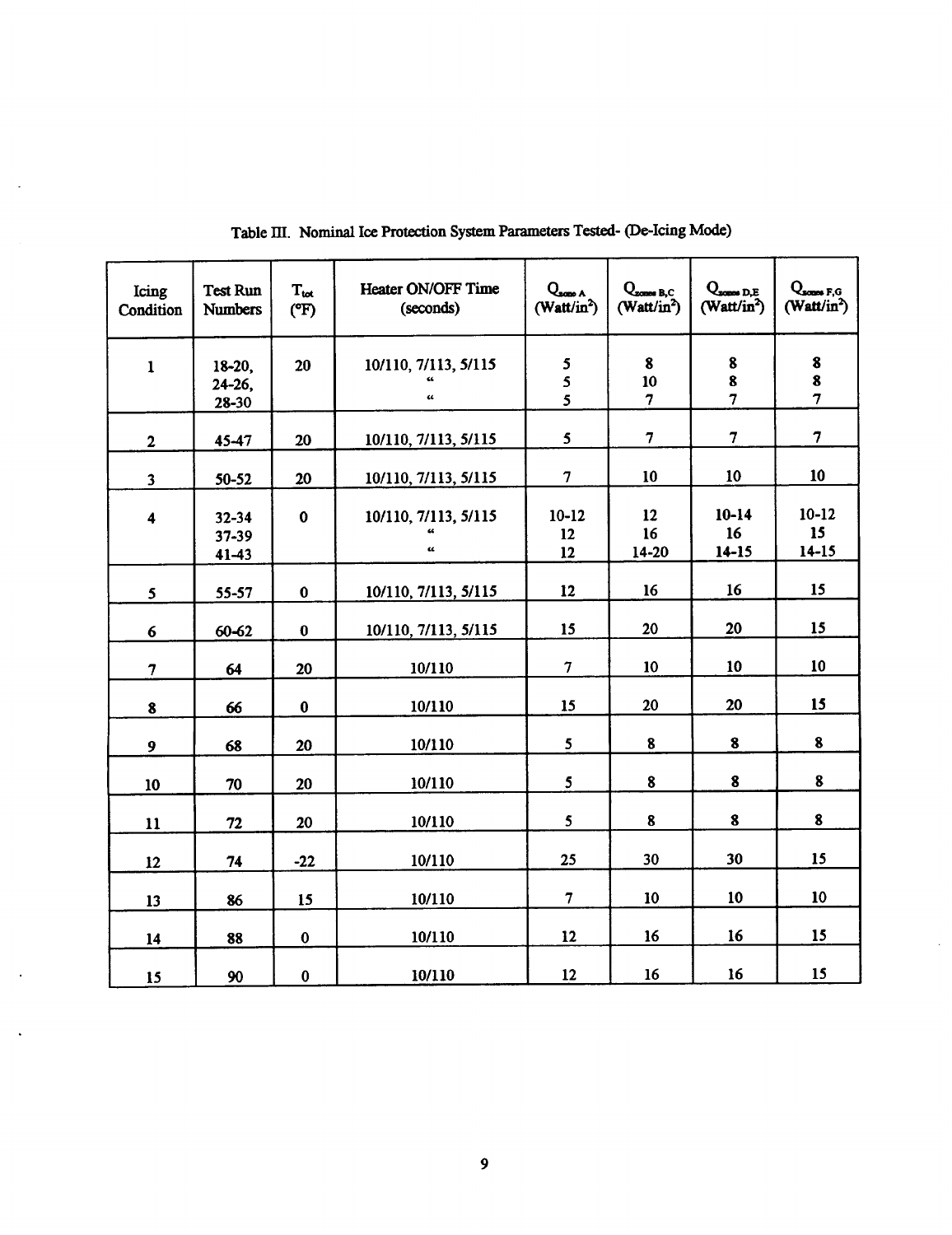|                         |                                  |                   |                                   | Nominal Surface Temperatures, (°F) |              |              |                     |
|-------------------------|----------------------------------|-------------------|-----------------------------------|------------------------------------|--------------|--------------|---------------------|
| Icing<br>Condition      | <b>Test Run</b><br><b>Number</b> | $T_{tot}$<br>(°F) | Anti-Icing<br>Mode of Operation   | Zone<br>$\mathbf{A}$               | Zones<br>B,C | Zones<br>D,E | <b>Zones</b><br>F,G |
| $\mathbf{1}$            | 22                               | 20                | Evaporative                       | 115                                | 150          | 150          | 150                 |
|                         |                                  |                   | <b>Running Wet</b>                | 38                                 | 38           | 38           | 38                  |
| $\overline{2}$          | 48                               | 20                | Evaporative<br><b>Running Wet</b> | 120<br>37                          | 160<br>39    | 160<br>39    | 160<br>39           |
| $\overline{\mathbf{3}}$ | 53                               | 20                | Evaporative                       | 95                                 | 100          | 100          | 100                 |
|                         |                                  |                   | <b>Running Wet</b>                | 38                                 | 38           | 38           | 38                  |
| 4                       | 35                               | $\mathbf 0$       | Evaporative<br><b>Running Wet</b> | 115<br>35                          | 150<br>37    | 150<br>37    | 150<br>35           |
| 5                       | 58                               | 20                | Evaporative                       | 115                                | 155          | 155          | 155                 |
|                         |                                  |                   | <b>Running Wet</b>                | 40                                 | 40           | 40           | 40                  |
| $\overline{6}$          | 63                               | 20                | Evaporative                       | 100                                | 100          | 100          | 100                 |
|                         |                                  |                   | <b>Running Wet</b>                | 45                                 | 45           | 45           | 45                  |
| $\overline{7}$          | 65                               | 20                | Evaporative                       | 105                                | 135          | 135          | 135                 |
|                         |                                  |                   | <b>Running Wet</b>                | 39                                 | 39           | 39           | 39                  |
| 8                       | 67                               | $\bf{0}$          | Evaporative                       | 90                                 | 95           | 95           | $\overline{95}$     |
|                         |                                  |                   | <b>Running Wet</b>                | 44                                 | 44           | 44           | 40                  |
| $\overline{9}$          | 69                               | 20                | Evaporative                       | 115                                | 155          | 155          | 155                 |
|                         |                                  |                   | <b>Running Wet</b>                | 40                                 | 40           | 40           | 38                  |
| 10                      | 71                               | 20                | Evaporative                       | 115                                | 155          | 155          | 150                 |
|                         |                                  |                   | <b>Running Wet</b>                | 40                                 | 40           | 40           | 40                  |
| 11                      | 73                               | 20                | Evaporative                       | 115                                | 150          | 150          | 150                 |
|                         |                                  |                   | <b>Running Wet</b>                | 42                                 | 42           | 42           | 40                  |
| 12                      | 75                               | $-22$             | Evaporative                       | 95                                 | 120          | 120          | 115                 |
|                         |                                  |                   | <b>Running Wet</b>                | 50                                 | 56           | 56           | 52                  |
| 13                      | 87                               | 15                | <b>Running Wet</b>                | 40                                 | 40           | 40           | 38                  |
| 14                      | 89                               | $\bf{0}$          | Evaporative                       | 110                                | 170          | 170          | 170                 |
|                         |                                  |                   | <b>Running Wet</b>                | 47                                 | 47           | 47           | 45                  |
| 15                      | 91                               | $\bf{0}$          | Evaporative                       | 120                                | 160          | 160          | 160                 |
|                         |                                  |                   | <b>Running Wet</b>                | 40                                 | 44           | 44           | 44                  |

**Table IV. Nominal Ice Protection System Parameters Tested- (Anti-Icing Mode)**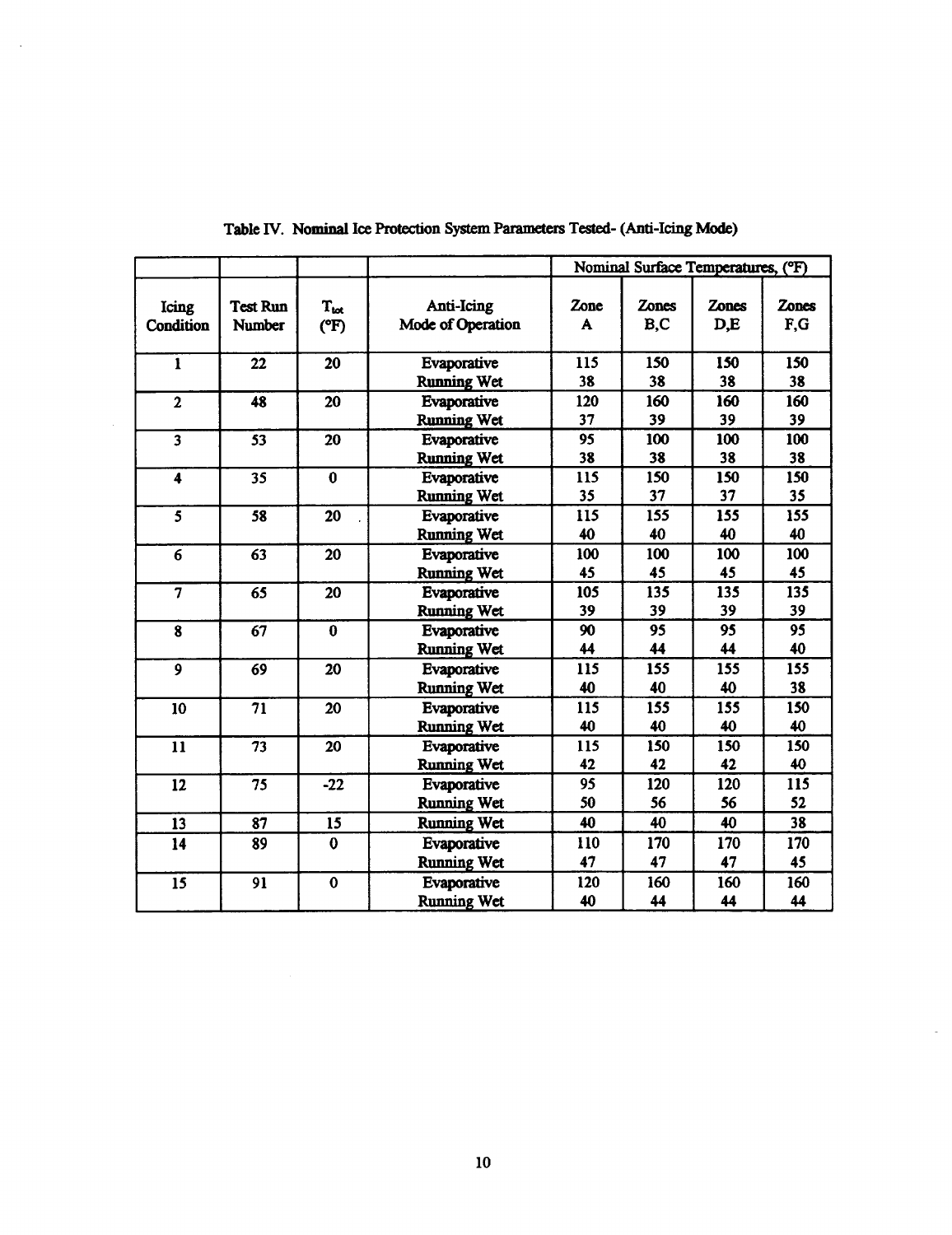

**Figure 1 - Plan view of Icing Research Tunnel.**



**Figure 2** *-* **Test article installed in Icing Research Tunnel**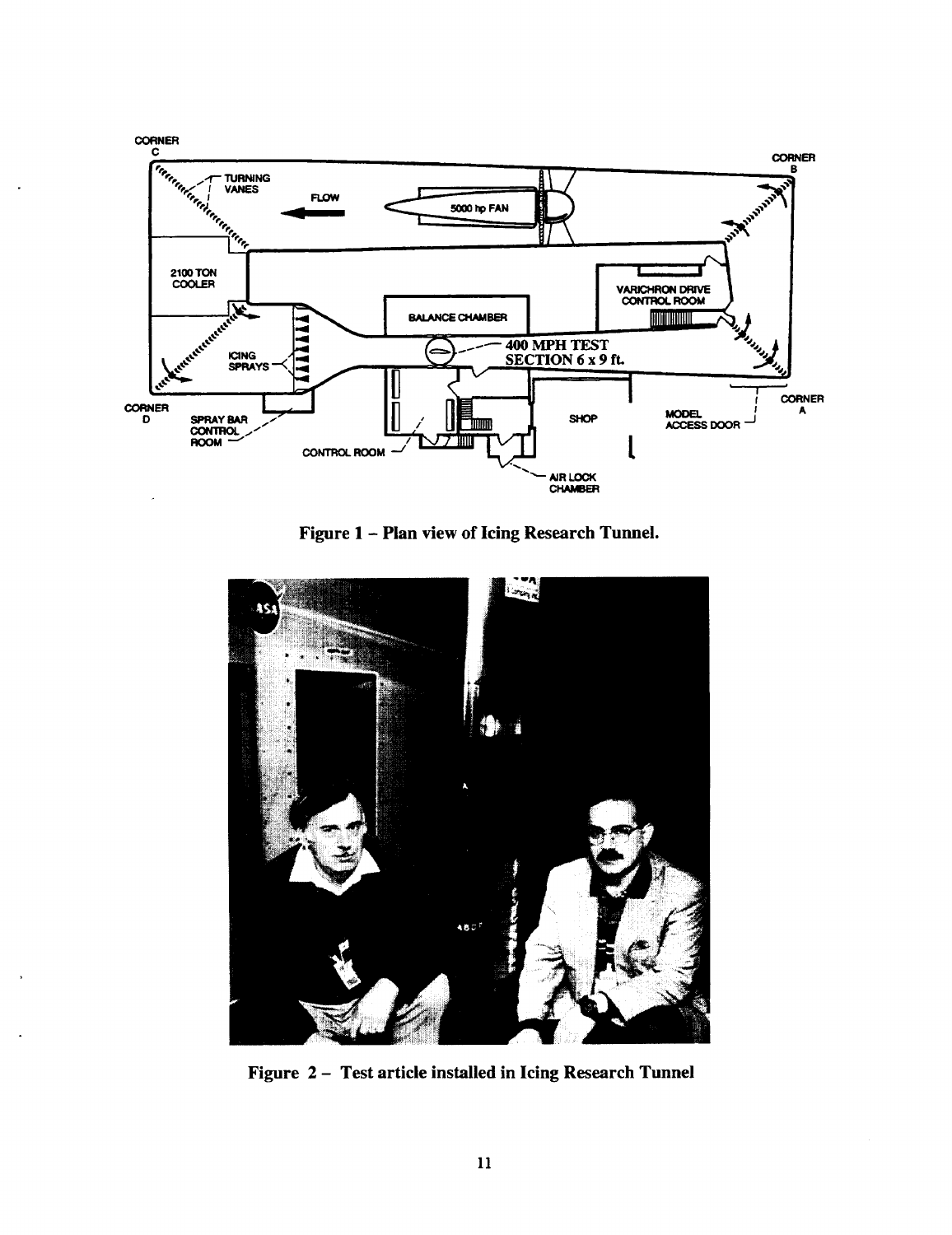

**Figure 3** - **Test artide electro-thermal heater zone layout.**



(Droplet Diameter  $= 20 \mu m$ ,  $V = 100$  mph)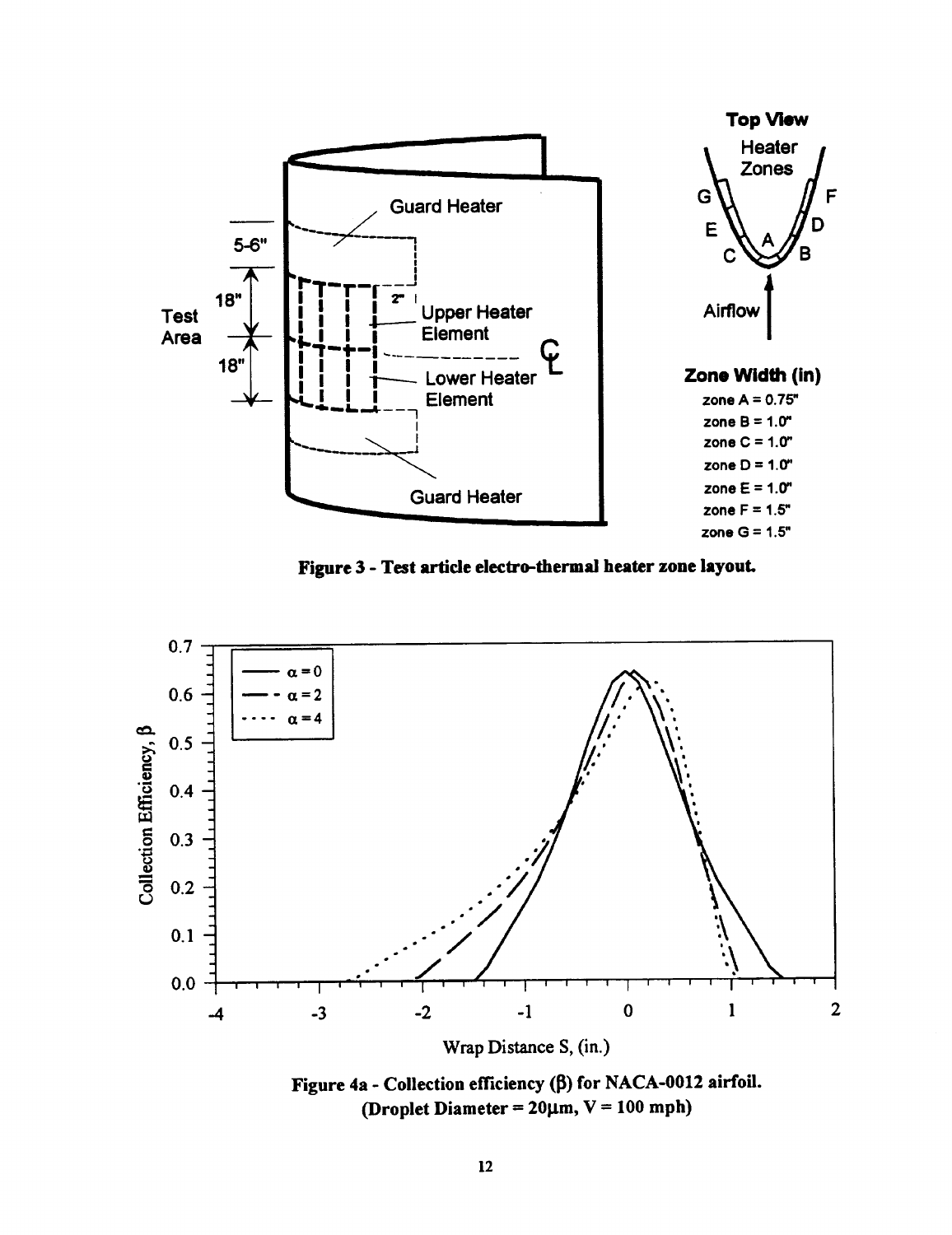

**Figure** 5 **- Cross-sectional view of test article composite leading-edge.**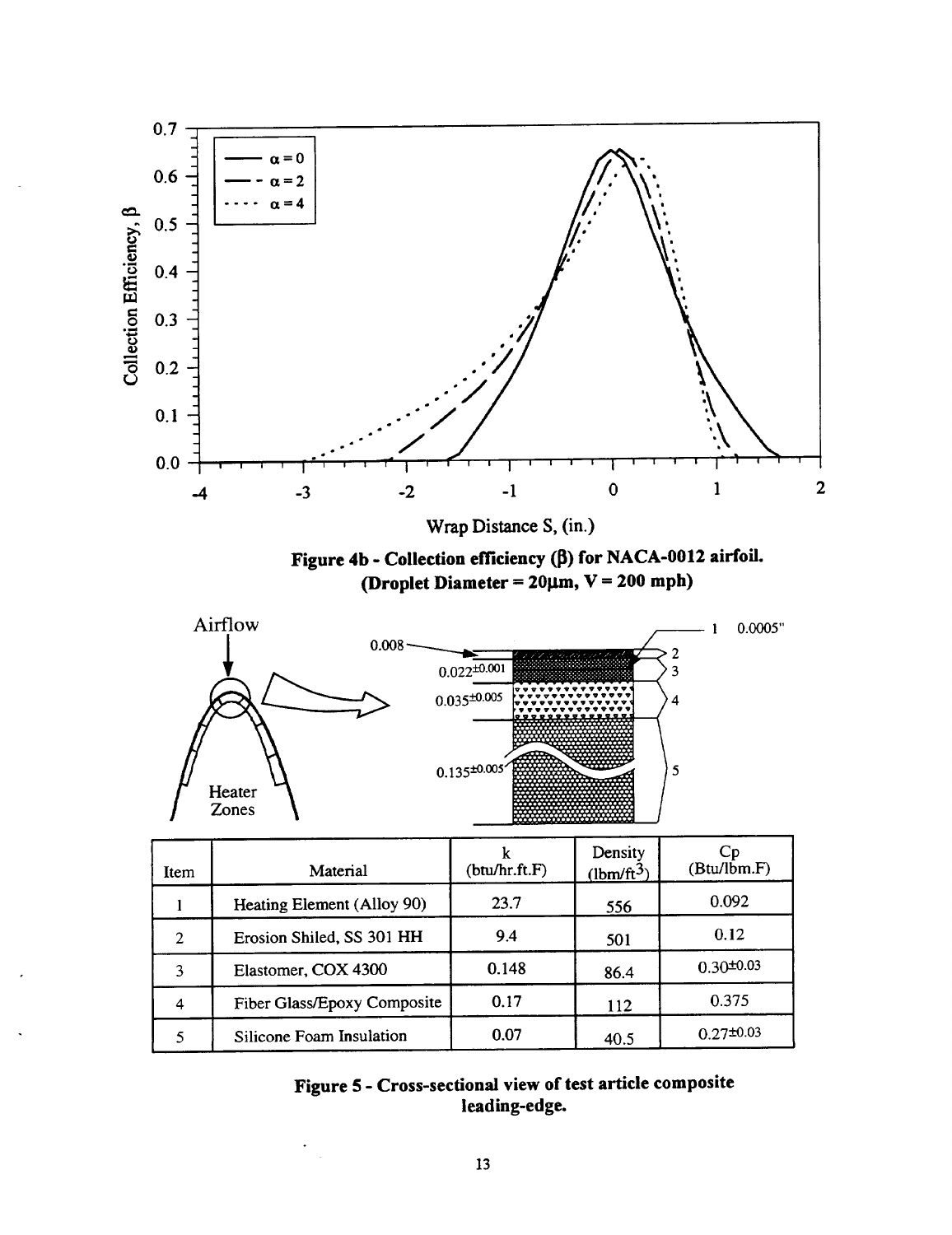

Figure 6 - Test article instrumentation layout.



Figure 7 - Typical heater cycling sequence (10 sec heater ON/110 sec heater OFF)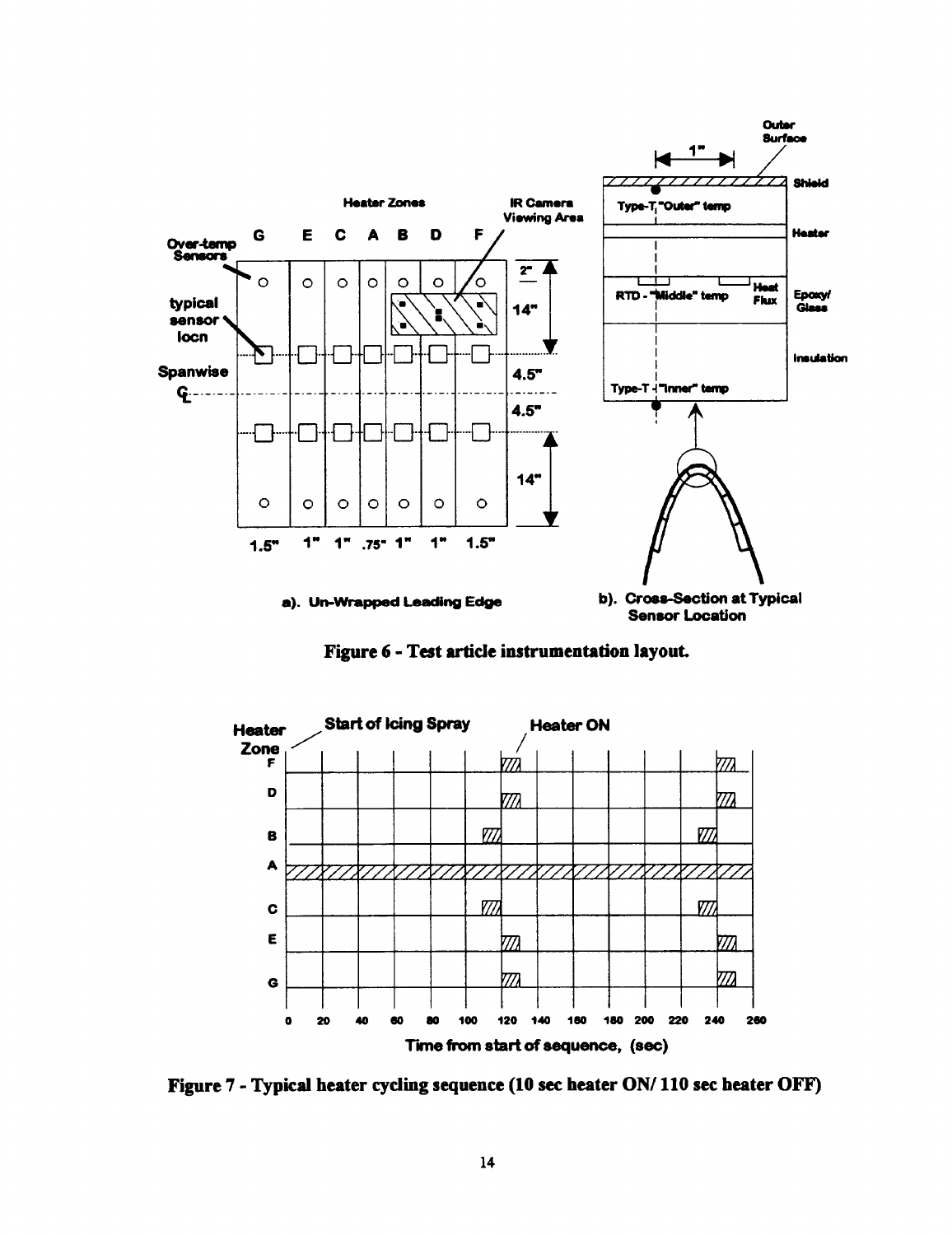

Figure 8 - Measured Temperature (De-Icing Run, Heater Zone F, NASA Run #28). Tt = 20°F, V = 100 mph, MVD = 20 um, LWC = 0.78 g/m<sup>3</sup>, AOA = 0°



Figure 9 - Measured Temperature (Anti-Icing Run, Heater Zone A, NASA Run #22).  $Tt = 20^{\circ}F$ ,  $V = 100$  mph,  $MVD = 20$  um,  $LWC = 0.78$  g/m<sup>3</sup>,  $AOA = 0^{\circ}$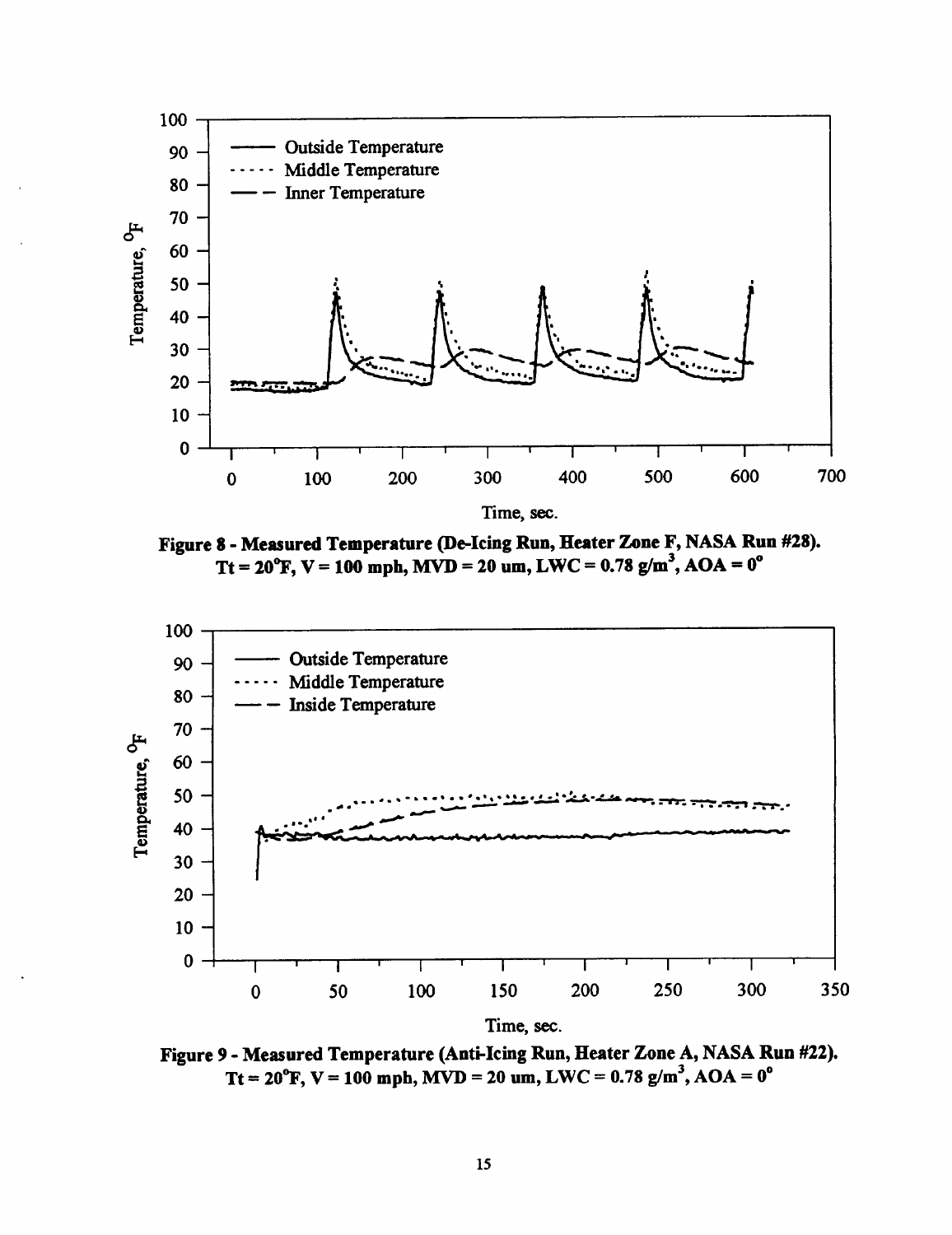

a). Run back aft of zones C, E and G. b). Run back aft of zones B, D and F.

**Figure 10 - Frozen runback on test article aft of heater zones.**  $(T_{tot} = 20^{\circ} \text{F}, \text{LWC} = 1.1 \text{ g/m}^3, \text{MVD} = 20 \text{ }\mu\text{m}, \text{V} = 100 \text{ mph}, \text{AOA} = 0^{\circ}$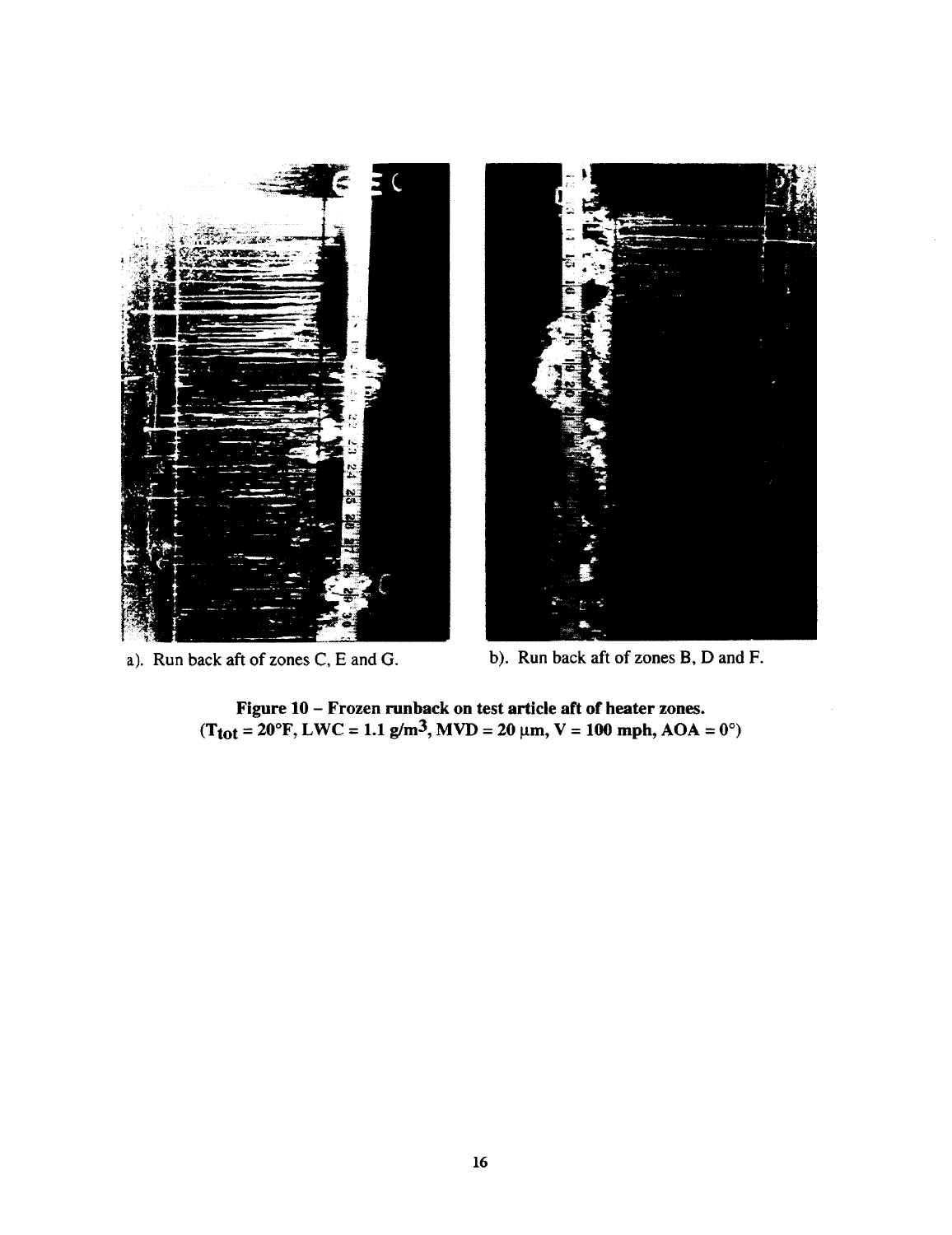| <b>REPORT DOCUMENTATION PAGE</b>                                                                                                                                                                                                                                                                                                                                                                                                                                                                                                                                                                                                                                                                                                    | Form Approved<br>OMB No. 0704-0188                                                                                                          |                                  |                                                                                                                                                                                                                                                 |  |  |  |
|-------------------------------------------------------------------------------------------------------------------------------------------------------------------------------------------------------------------------------------------------------------------------------------------------------------------------------------------------------------------------------------------------------------------------------------------------------------------------------------------------------------------------------------------------------------------------------------------------------------------------------------------------------------------------------------------------------------------------------------|---------------------------------------------------------------------------------------------------------------------------------------------|----------------------------------|-------------------------------------------------------------------------------------------------------------------------------------------------------------------------------------------------------------------------------------------------|--|--|--|
| Public reporting burden for this collection of information is estimated to average 1 hour per response, including the time for reviewing instructions, searching existing data sources,<br>gathering and maintaining the data needed, and completing and reviewing the collection of information. Send comments regarding this burden estimate or any other aspect of this<br>collection of information, including suggestions for reducing this burden, to Washington Headquarters Services, Directorate for Information Operations and Reports, 1215 Jefferson<br>Davis Highway, Suite 1204, Arlington, VA 22202-4302, and to the Office of Management and Budget, Paperwork Reduction Project (0704-0188), Washington, DC 20503. |                                                                                                                                             |                                  |                                                                                                                                                                                                                                                 |  |  |  |
| 1. AGENCY USE ONLY (Leave blank)                                                                                                                                                                                                                                                                                                                                                                                                                                                                                                                                                                                                                                                                                                    | 2. REPORT DATE                                                                                                                              | 3. REPORT TYPE AND DATES COVERED |                                                                                                                                                                                                                                                 |  |  |  |
|                                                                                                                                                                                                                                                                                                                                                                                                                                                                                                                                                                                                                                                                                                                                     | December 1996                                                                                                                               |                                  | <b>Technical Memorandum</b>                                                                                                                                                                                                                     |  |  |  |
| 4. TITLE AND SUBTITLE                                                                                                                                                                                                                                                                                                                                                                                                                                                                                                                                                                                                                                                                                                               |                                                                                                                                             |                                  | 5. FUNDING NUMBERS                                                                                                                                                                                                                              |  |  |  |
| Part 1-Program Overview                                                                                                                                                                                                                                                                                                                                                                                                                                                                                                                                                                                                                                                                                                             | Validation of NASA Thermal Ice Protection Computer Codes                                                                                    |                                  |                                                                                                                                                                                                                                                 |  |  |  |
| 6. AUTHOR(S)                                                                                                                                                                                                                                                                                                                                                                                                                                                                                                                                                                                                                                                                                                                        |                                                                                                                                             |                                  | WU-548-20-23                                                                                                                                                                                                                                    |  |  |  |
| Kamel Al-Khalil, and Howard Broughton                                                                                                                                                                                                                                                                                                                                                                                                                                                                                                                                                                                                                                                                                               | Dean Miller, Thomas Bond, David Sheldon, William Wright, Tammy Langhals,                                                                    |                                  |                                                                                                                                                                                                                                                 |  |  |  |
| 7. PERFORMING ORGANIZATION NAME(S) AND ADDRESS(ES)                                                                                                                                                                                                                                                                                                                                                                                                                                                                                                                                                                                                                                                                                  |                                                                                                                                             |                                  | 8. PERFORMING ORGANIZATION<br><b>REPORT NUMBER</b>                                                                                                                                                                                              |  |  |  |
| National Aeronautics and Space Administration                                                                                                                                                                                                                                                                                                                                                                                                                                                                                                                                                                                                                                                                                       |                                                                                                                                             |                                  |                                                                                                                                                                                                                                                 |  |  |  |
| Lewis Research Center                                                                                                                                                                                                                                                                                                                                                                                                                                                                                                                                                                                                                                                                                                               |                                                                                                                                             |                                  | $E - 10602$                                                                                                                                                                                                                                     |  |  |  |
| Cleveland, Ohio 44135-3191                                                                                                                                                                                                                                                                                                                                                                                                                                                                                                                                                                                                                                                                                                          |                                                                                                                                             |                                  |                                                                                                                                                                                                                                                 |  |  |  |
| 9. SPONSORING/MONITORING AGENCY NAME(S) AND ADDRESS(ES)                                                                                                                                                                                                                                                                                                                                                                                                                                                                                                                                                                                                                                                                             |                                                                                                                                             |                                  | 10. SPONSORING/MONITORING                                                                                                                                                                                                                       |  |  |  |
|                                                                                                                                                                                                                                                                                                                                                                                                                                                                                                                                                                                                                                                                                                                                     |                                                                                                                                             |                                  | <b>AGENCY REPORT NUMBER</b>                                                                                                                                                                                                                     |  |  |  |
| National Aeronautics and Space Administration                                                                                                                                                                                                                                                                                                                                                                                                                                                                                                                                                                                                                                                                                       |                                                                                                                                             |                                  | NASA TM-107397                                                                                                                                                                                                                                  |  |  |  |
| Washington, DC 20546-0001                                                                                                                                                                                                                                                                                                                                                                                                                                                                                                                                                                                                                                                                                                           |                                                                                                                                             |                                  | AIAA-97-0049                                                                                                                                                                                                                                    |  |  |  |
|                                                                                                                                                                                                                                                                                                                                                                                                                                                                                                                                                                                                                                                                                                                                     |                                                                                                                                             |                                  |                                                                                                                                                                                                                                                 |  |  |  |
| <b>11. SUPPLEMENTARY NOTES</b>                                                                                                                                                                                                                                                                                                                                                                                                                                                                                                                                                                                                                                                                                                      |                                                                                                                                             |                                  | Prepared for the 35th Acrospace Sciences Meeting & Exhibit sponsored by the American Institute of Acronautics and Astronautics, Reno, Nevada, January 6-10,                                                                                     |  |  |  |
|                                                                                                                                                                                                                                                                                                                                                                                                                                                                                                                                                                                                                                                                                                                                     | 1997. Dean Miller, Thomas Bond, and David Sheldon, NASA Lewis Research Center; William Wright and Tammy Langhals, NYMA, Inc. 2001 Aerospace |                                  |                                                                                                                                                                                                                                                 |  |  |  |
|                                                                                                                                                                                                                                                                                                                                                                                                                                                                                                                                                                                                                                                                                                                                     | Broughton, Cortez III Service Corporation, Cleveland, Ohio 44135. Responsible person, Dean Miller, organization code 5840, (216) 433-5349.  |                                  | Parkway, Brook Park, Ohio 44142 (work funded by NASA Contract NAS3-17286); Kamel Al-Khalil, Cox & Company, Inc., New York, New York 10014; Howard                                                                                               |  |  |  |
| 12a. DISTRIBUTION/AVAILABILITY STATEMENT                                                                                                                                                                                                                                                                                                                                                                                                                                                                                                                                                                                                                                                                                            |                                                                                                                                             |                                  | <b>12b. DISTRIBUTION CODE</b>                                                                                                                                                                                                                   |  |  |  |
|                                                                                                                                                                                                                                                                                                                                                                                                                                                                                                                                                                                                                                                                                                                                     |                                                                                                                                             |                                  |                                                                                                                                                                                                                                                 |  |  |  |
| Unclassified - Unlimited<br>Subject Category 34                                                                                                                                                                                                                                                                                                                                                                                                                                                                                                                                                                                                                                                                                     |                                                                                                                                             |                                  |                                                                                                                                                                                                                                                 |  |  |  |
|                                                                                                                                                                                                                                                                                                                                                                                                                                                                                                                                                                                                                                                                                                                                     |                                                                                                                                             |                                  |                                                                                                                                                                                                                                                 |  |  |  |
|                                                                                                                                                                                                                                                                                                                                                                                                                                                                                                                                                                                                                                                                                                                                     | This publication is available from the NASA Center for AeroSpace Information, (301) 621-0390.                                               |                                  |                                                                                                                                                                                                                                                 |  |  |  |
| 13. ABSTRACT (Maximum 200 words)                                                                                                                                                                                                                                                                                                                                                                                                                                                                                                                                                                                                                                                                                                    |                                                                                                                                             |                                  |                                                                                                                                                                                                                                                 |  |  |  |
|                                                                                                                                                                                                                                                                                                                                                                                                                                                                                                                                                                                                                                                                                                                                     |                                                                                                                                             |                                  | The Icing Technology Branch at NASA Lewis has been involved in an effort to validate two thermal ice protection codes<br>developed at the NASA Lewis Research Center. LEWICE/Thermal (electrothermal deicing & anti-icing), and ANTICE          |  |  |  |
|                                                                                                                                                                                                                                                                                                                                                                                                                                                                                                                                                                                                                                                                                                                                     |                                                                                                                                             |                                  | (hot-gas & electrothermal anti-icing). The Thermal Code Validation effort was designated as a priority during a 1994 "peer                                                                                                                      |  |  |  |
|                                                                                                                                                                                                                                                                                                                                                                                                                                                                                                                                                                                                                                                                                                                                     |                                                                                                                                             |                                  | review" of the NASA Lewis Icing program, and was implemented as a cooperative effort with industry. During April 1996,                                                                                                                          |  |  |  |
|                                                                                                                                                                                                                                                                                                                                                                                                                                                                                                                                                                                                                                                                                                                                     |                                                                                                                                             |                                  | the first of a series of experimental validation tests was conducted in the NASA Lewis Icing Research Tunnel (IRT). The                                                                                                                         |  |  |  |
|                                                                                                                                                                                                                                                                                                                                                                                                                                                                                                                                                                                                                                                                                                                                     |                                                                                                                                             |                                  | purpose of the April 96 test was to validate the electrothermal predictive capabilities of both LEWICE/Thermal, and<br>ANTICE. A heavily instrumented test article was designed and fabricated for this test, with the capability of simulating |  |  |  |
|                                                                                                                                                                                                                                                                                                                                                                                                                                                                                                                                                                                                                                                                                                                                     |                                                                                                                                             |                                  |                                                                                                                                                                                                                                                 |  |  |  |
| electrothermal de-icing and anti-icing modes of operation. Thermal measurements were then obtained over a range of test<br>conditions, for comparison with analytical predictions. This paper will present an overview of the test, including a detailed                                                                                                                                                                                                                                                                                                                                                                                                                                                                            |                                                                                                                                             |                                  |                                                                                                                                                                                                                                                 |  |  |  |
|                                                                                                                                                                                                                                                                                                                                                                                                                                                                                                                                                                                                                                                                                                                                     | description of (1) the validation process, (2) test article design, (3) test matrix development, and (4) test procedures.                   |                                  |                                                                                                                                                                                                                                                 |  |  |  |
| Selected experimental results will be presented for de-icing and anti-icing modes of operation. Finally, the status of the<br>validation effort at this point will be summarized. Detailed comparisons between analytical predictions and experimental                                                                                                                                                                                                                                                                                                                                                                                                                                                                              |                                                                                                                                             |                                  |                                                                                                                                                                                                                                                 |  |  |  |
| results are contained in the following two papers: "Validation of NASA Thermal Ice Protection Computer Codes: Part 2-                                                                                                                                                                                                                                                                                                                                                                                                                                                                                                                                                                                                               |                                                                                                                                             |                                  |                                                                                                                                                                                                                                                 |  |  |  |
| The Validation of LEWICE/Thermal" and "Validation of NASA Thermal Ice Protection Computer Codes: Part 3-The                                                                                                                                                                                                                                                                                                                                                                                                                                                                                                                                                                                                                         |                                                                                                                                             |                                  |                                                                                                                                                                                                                                                 |  |  |  |
| Validation of ANTICE"                                                                                                                                                                                                                                                                                                                                                                                                                                                                                                                                                                                                                                                                                                               |                                                                                                                                             |                                  |                                                                                                                                                                                                                                                 |  |  |  |
| 14. SUBJECT TERMS                                                                                                                                                                                                                                                                                                                                                                                                                                                                                                                                                                                                                                                                                                                   | <b>15. NUMBER OF PAGES</b>                                                                                                                  |                                  |                                                                                                                                                                                                                                                 |  |  |  |
| Thermal; Ice protection; Anti-icing; De-icing                                                                                                                                                                                                                                                                                                                                                                                                                                                                                                                                                                                                                                                                                       | 19<br>16. PRICE CODE                                                                                                                        |                                  |                                                                                                                                                                                                                                                 |  |  |  |
|                                                                                                                                                                                                                                                                                                                                                                                                                                                                                                                                                                                                                                                                                                                                     | A03                                                                                                                                         |                                  |                                                                                                                                                                                                                                                 |  |  |  |
| 17. SECURITY CLASSIFICATION                                                                                                                                                                                                                                                                                                                                                                                                                                                                                                                                                                                                                                                                                                         | 18. SECURITY CLASSIFICATION                                                                                                                 | 19. SECURITY CLASSIFICATION      | 20. LIMITATION OF ABSTRACT                                                                                                                                                                                                                      |  |  |  |
| OF REPORT<br>Unclassified                                                                                                                                                                                                                                                                                                                                                                                                                                                                                                                                                                                                                                                                                                           | OF THIS PAGE<br>Unclassified                                                                                                                | OF ABSTRACT<br>Unclassified      |                                                                                                                                                                                                                                                 |  |  |  |
|                                                                                                                                                                                                                                                                                                                                                                                                                                                                                                                                                                                                                                                                                                                                     |                                                                                                                                             |                                  | Standard Form 298 (Rev. 2-89)                                                                                                                                                                                                                   |  |  |  |
| NSN 7540-01-280-5500                                                                                                                                                                                                                                                                                                                                                                                                                                                                                                                                                                                                                                                                                                                |                                                                                                                                             |                                  | Prescribed by ANSI Std. Z39-18                                                                                                                                                                                                                  |  |  |  |

 $\mathcal{L}^{\pm}$ 

 $\mathcal{L}_{\mathcal{A}}$